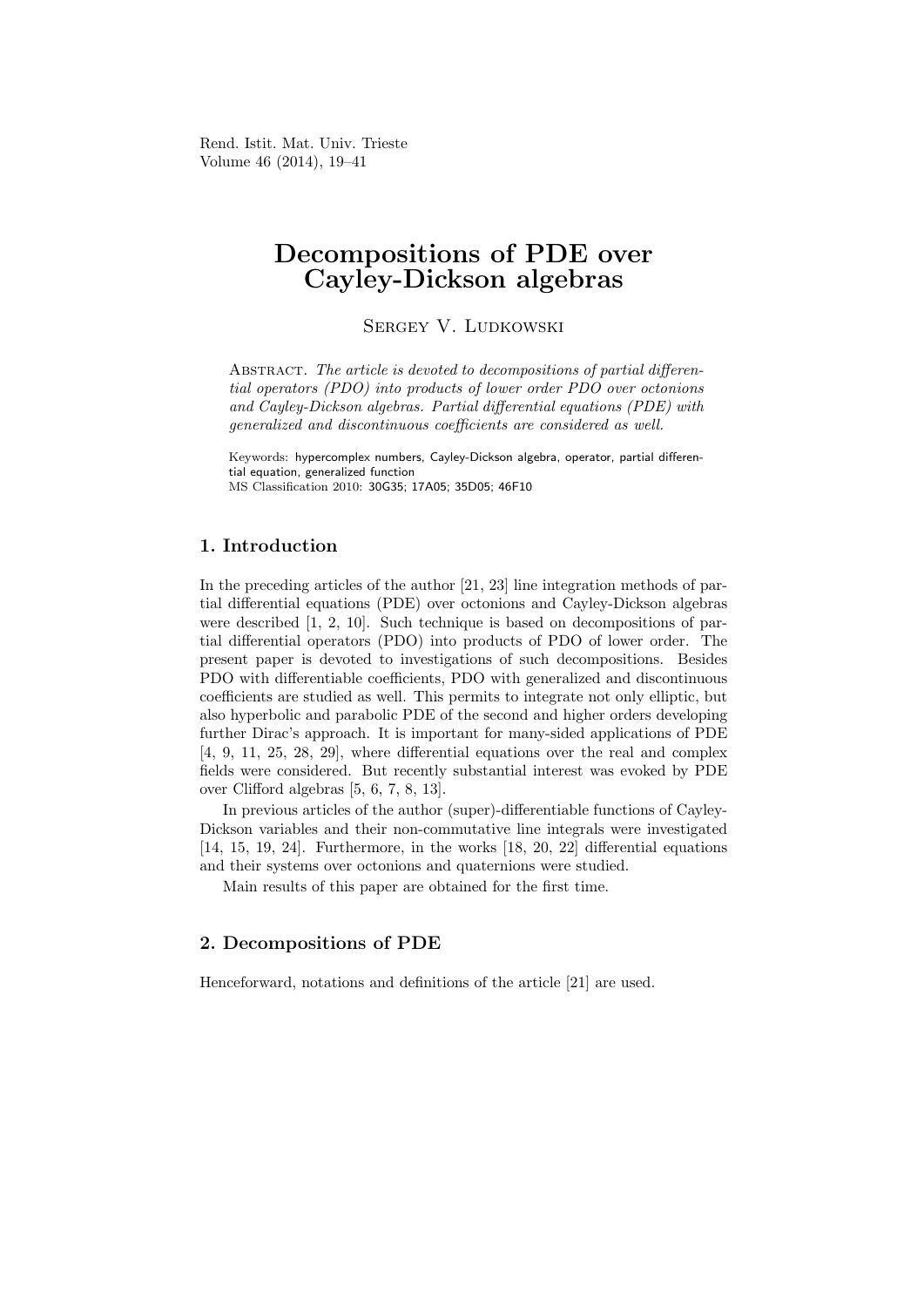## 2.1. Transformations of the first order PDO over the Cayley-Dickson algebras

We consider the first order Dirac's type operator in the form:

$$
\Upsilon f = \sum_{j=0}^{2^v - 1} (\partial f / \partial z_j) \eta_j(z), \qquad (1)
$$

with either  $\eta_j(z) = i_j^* \psi_j(z)$  or  $\eta_j(z) = \phi_j^*(z) \in \mathcal{A}_v$  for each j (see Theorems 2.4.1 and 2.5.2 in [21]). To simplify the operator  $\Upsilon$  one can use a change of variables. For it we seek the change of variables  $x = x(z)$  satisfying the conditions:

$$
\sum_{j=0}^{2^v-1} (\partial x_l/\partial z_j) \,\omega_j(z) = t_l \,, \tag{2}
$$

where  $t_l \in \mathcal{A}_v$  is a constant for each l, while each yet unknown function  $\omega_j$ is supposed to be z-differentiable subjected to the condition that the resulting matrix  $\Omega$  is not degenerate, i.e. its rows are real-independent as vectors (see below), when  $\eta_j$  is not identically zero. Certainly,  $(\partial x_l/\partial z_j) \in \mathbf{R}$  are real partial derivatives, since  $x_l$  and  $z_j$  are real coordinates, where  $z = z_0 i_0 + \ldots$  $z_{2^v-1}i_{2^v-1}$ , while  $x_j, z_j \in \mathbf{R}$  for each j, whilst  $i_0, \ldots, i_{2^v-1}$  are the standard basis generators of the Cayley-Dickson algebra  $A_v$  over the real field **R** so that  $i_0 = 1$ ,  $i_j^2 = -1$  and  $i_j^* = -i_j$  and  $i_j i_k = -i_k i_j$  for each  $j \neq k \geq 1$ . We suppose that the functions  $\eta_i(z)$  are linearly independent over the real field for each Cayley-Dickson number z in the domain U in  $\mathcal{A}_{v}$ . Using the standard basis of generators  $\{i_j: j = 0, \ldots, 2^v - 1\}$  of the Cayley-Dickson algebra  $\mathcal{A}_v$  and the decompositions

$$
\omega_j = \sum_k \omega_{j,k} \, i_k \text{ and } t_j = \sum_k t_{j,k} \, i_k
$$

with real elements  $\omega_{j,k}$  and  $t_{j,k}$  for all j and k we rewrite system (2) in the matrix form:

$$
(\partial x_l/\partial z_j)_{l,j=0,\dots,2^v-1}\Omega = T,\tag{3}
$$

where

$$
\Omega = (\omega_{j,k})_{j,k=0,\ldots,2^v-1}, \quad T = (t_{j,k})_{j,k=0,\ldots,2^v-1}.
$$

It is supposed that the functions  $\omega_j(z)$  are arranged into the family  $\{\omega_j : j = 0, \ldots, 2^v - 1\}$  as above and are such that the matrix  $\Omega = \Omega(z)$  is nondegenerate for all Cayley-Dickson numbers  $z$  in the domain  $U$ . For example, this is always the case, when  $|\omega_j(z)| > 0$  and  $Re[\omega_j(z)\omega_k(z)^*] = 0$  for each  $j \neq k$  and  $z \in U$ . There, particularly  $\omega_i(z) = \eta_i(z)$  can also be taken for all  $j = 0, \ldots, 2^v - 1$  and  $z \in U$ . Therefore, equality (3) becomes equivalent to

$$
(\partial x_l/\partial z_j)_{l,j=0,\ldots,2^v-1} = T\Omega^{-1}.
$$
\n
$$
(4)
$$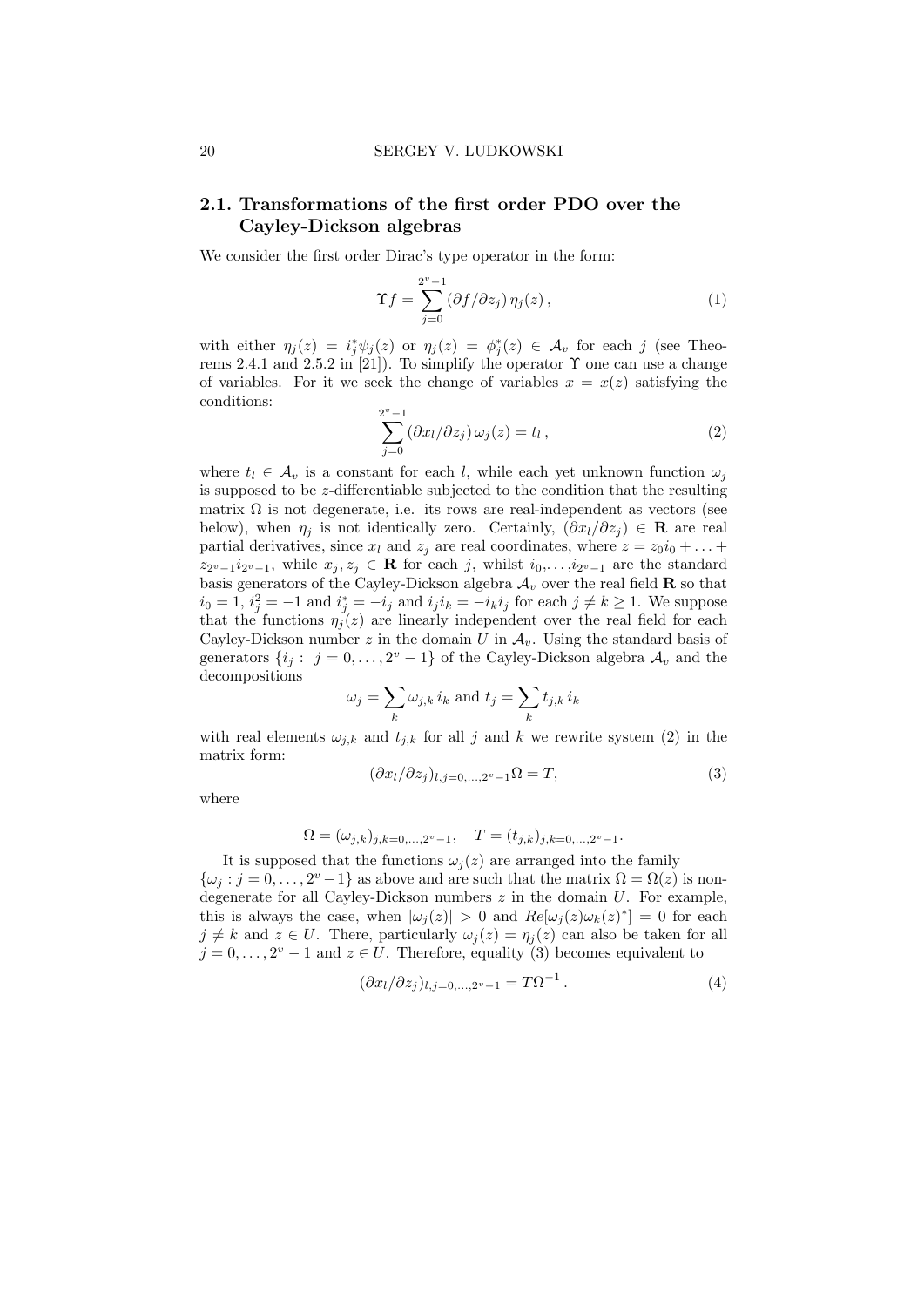We take the real matrix  $T = T(z)$  of the same rank as the real matrix  $\Omega =$  $(\omega_{j,k})_{j,k=0,\ldots,2^v-1}$ . Thus (4) is the linear system of PDE of the first order over the real field R. It can be solved by the standard methods (see, for example, [25]).

We remind how each linear partial differential equation (3) or (4) can be resolved. One writes it in the form:

$$
X_1(x_1,...,x_n,u)\partial u/\partial x_1+...+X_n(x_1,...,x_n,u)\partial u/\partial x_n
$$
  
=  $R(x_1,...,x_n,u)$ , (5)

with u and  $x_1, \ldots, x_n$  here instead of  $x_l$  and  $z_0, \ldots, z_{2^v-1}$  in (3) seeking simultaneously a suitable function R corresponding to  $t_{l,k}$ . A function  $u =$  $u(x_1, \ldots, x_n)$  continuous with its partial derivatives  $\partial u/\partial x_1, \ldots, \partial u/\partial x_n$  and defined in some domain V of variables  $x_1, \ldots, x_n$  in  $\mathbb{R}^n$  making (5) the identity is called a solution of this linear equation. If the right side  $R = 0$  identically, then the equation is called homogeneous. A solution  $u = const$  of the homogeneous equation

$$
X_1(x_1,...,x_n,u)\partial u/\partial x_1+...+X_n(x_1,...,x_n,u)\partial u/\partial x_n=0
$$
 (6)

is called trivial. Then one composes the equations:

$$
dx_1/X_1(x) = dx_2/X_2(x) = \ldots = dx_n/X_n(x), \qquad (7)
$$

where  $x = (x_1, \ldots, x_n)$ . This system is called the system of ordinary differential equations in the symmetric form corresponding to the homogeneous linear equation in partial derivatives. It is supposed that the coefficients  $X_1, \ldots, X_n$ are defined and continuous together with their first order partial derivatives by  $x_1, \ldots, x_n$  and that  $X_1, \ldots, X_n$  are not simultaneously zero in a neighborhood of some point  $x^0$ . Such point  $x^0$  is called non singular. For example when the function  $X_n$  is non-zero, then system (7) can be written as:

$$
dx_1/dx_n = X_1/X_n, \dots, dx_{n-1}/dx_n = X_{n-1}/X_n. \tag{8}
$$

A system of  $n$  differential equations

$$
dy_k/dx = f_k(x, y_1, \dots, y_n), \quad k = 1, \dots, n,
$$
\n(9)

is called normal of the *n*-th order. It is called linear if all functions  $f_k$  depend linearly on  $y_1, \ldots, y_n$ . Any family of functions  $y_1, \ldots, y_n$  satisfying the system of *n* differential equations (9) in some interval  $(a, b)$  is called its solution.

A function  $g(x, y_1, \ldots, y_n)$  different from a constant identically and differentiable in a domain D and such that its partial derivatives  $\partial q/\partial y_1,\ldots,\partial/\partial y_n$  are not simultaneously zero in  $D$  is called an integral of system  $(9)$  in  $D$  if the total differential  $dg = (\partial g/\partial x)dx + (\partial g/\partial y_1)dy_1 + \ldots + (\partial g/\partial y_n)dy_n$  becomes identically zero, when the differentials  $dy_k$  are substituted on their values from (9),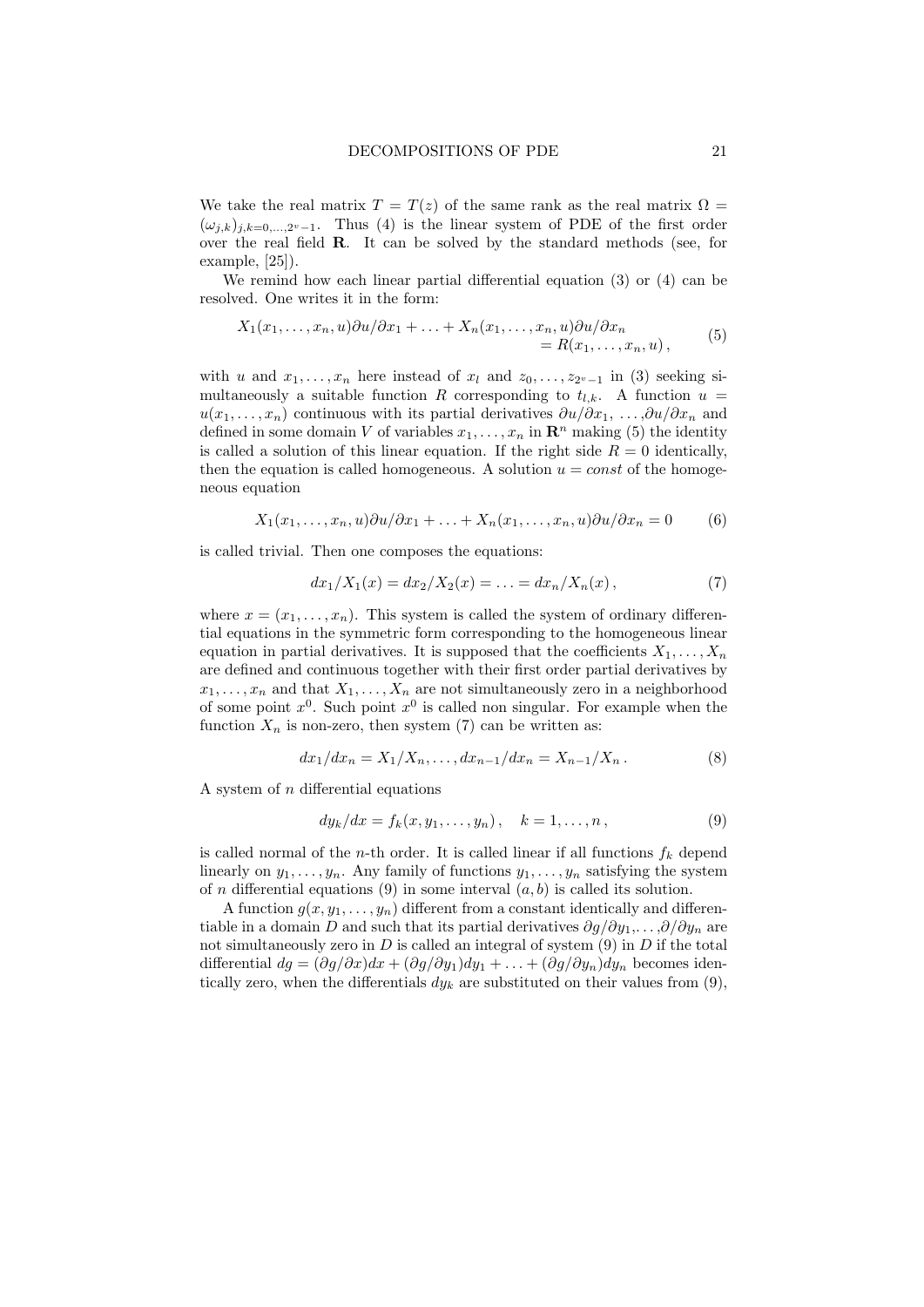that is  $(\partial g(x, y)/\partial x) + (\partial g/\partial y_1) f_1(x, y) + \ldots + (\partial g(x, y)/\partial y_n) f_n(x, y) = 0$  for each  $(x, y) \in D$ , where  $y = (y_1, \ldots, y_n)$ . The equality  $g(x, y) = const$  is called the first integral of system (9). Thus system (8) satisfies conditions of the theorem about an existence of integrals of the normal system.

It is supposed that each function  $f_k(x, y)$  is continuous on D and satisfies the Lipschitz conditions by variables  $y_1, \ldots, y_n$ :

$$
(L) \t |f_k(x, y) - f_k(x, z)| \le C_k |y - z|
$$

for all  $(x, y)$  and  $(x, z) \in D$ , where  $C_k$  are positive constants. Then system (9) has exactly n independent integrals in some neighborhood  $D^0$  of a marked point  $(x^0, y^0)$  in D, when the Jacobian  $\partial(g_1, \ldots, g_n)/\partial(y_1, \ldots, y_n)$  is not zero on  $D^0$  (see Section 5.3.3 [25]).

In accordance with Theorem 12.1,2 [25] each integral of system (7) is a non-trivial solution of equation (6) and vice versa each non-trivial solution of equation (6) is an integral of (7). If  $g_1(x_1, \ldots, x_n), \ldots, g_{n-1}(x_1, \ldots, x_n)$  are independent integrals of (7), then the function

$$
u = \Phi(g_1, \dots, g_{n-1}), \qquad (10)
$$

where  $\Phi$  is an arbitrary function continuously differentiable by  $q_1, \ldots, q_{n-1}$ , is the solution of (6). A solution provided by formula (10) is called a general solution of equation (6).

To the non-homogeneous equation (5) the system

$$
dx_1/X_1 = \ldots = dx_n/X_n = du/R, \qquad (11)
$$

is posed. System (11) gives n independent integrals  $g_1, \ldots, g_n$  and the general solution

$$
\Phi(g_1(x_1, \dots, x_n, u), \dots, g_n(x_1, \dots, x_n, u)) = 0 \tag{12}
$$

of (5), where  $\Phi$  is any continuously differentiable function by  $g_1, \ldots, g_n$ . If the latter equation is possible to resolve relative to  $u$  this gives the solution of (5) in the explicit form  $u = u(x_1, \ldots, x_n)$  which generally depends on  $\Phi$  and  $g_1, \ldots, g_n$ . Therefore, formula (12) for different R and u and  $X_i$  corresponding to  $t_{l,k}$  and  $x_l$  and  $\omega_{j,k}$  respectively can be satisfied, so that to solve equation (3) or (4), where the variables  $x_j$  are used in (12) instead of  $z_j$  in (3) and (4),  $k = 0, \ldots, 2^v - 1.$ 

Thus after the change of the variables the operator  $\Upsilon$  takes the form:

$$
\Upsilon f = \sum_{j=0}^{2^v - 1} (\partial f / \partial x_j) t_j \tag{13}
$$

with constants  $t_i \in \mathcal{A}_v$ . Undoubtedly, the operator  $\Upsilon$  with  $j = 0, \ldots, n$ ,  $2^{v-1} \leq n \leq 2^v - 1$  instead of  $2^v - 1$  can also be reduced to the form  $\Upsilon f =$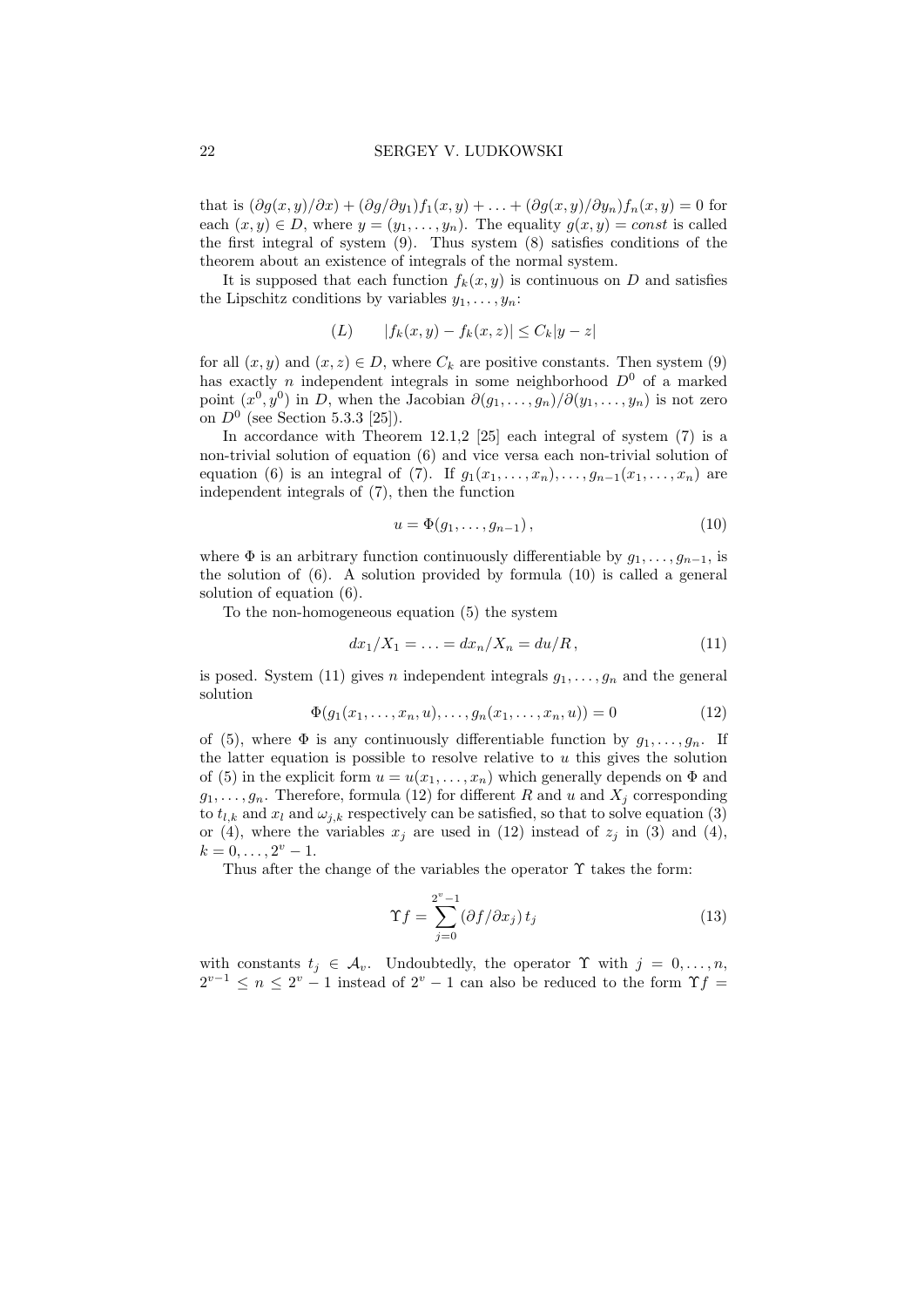$\sum_{j=0}^{n} (\partial f/\partial x_j)t_j$ , when the rank is  $rank(\omega_{j,k}) = n+1$  in a basis of generators  $N_0, \ldots, N_n$ , where  $N_0, \ldots, N_{2^v-1}$  is a generator basis of the Cayley-Dickson algebra  $\mathcal{A}_v$  over the real field **R**.

In particular, if the rank is  $rank(\omega_{j,k}) = m \leq 2^v$  and a matrix T contains the unit upper left  $m \times m$  block and zeros outside it, then  $t_j = N_j$  for each  $j = 0, \ldots, m - 1$  can be chosen.

One can mention that direct algorithms of Theorems 2.4.1 and 2.5.2 [21] may be simpler for finding the anti-derivative operator  $\mathcal{I}_{\Upsilon}$ , than this preliminary transformation of the partial differential operator  $\Upsilon$  to the standard form (13).

### 2.2. Some notations

Let  $X$  and  $Y$  be two  $\bf{R}$  linear normed spaces which also are left and right  $\mathcal{A}_r$  modules, where  $1 \leq r$ . Let Y be complete relative to its norm. We put  $X^{\otimes k} := X \otimes_{\mathbf{R}} \ldots \otimes_{\mathbf{R}} X$  to be the k times ordered tensor product over **R** of X. By  $L_{q,k}(X^{\otimes k}, Y)$  we denote a family of all continuous k times **R** poly-linear and  $\mathcal{A}_r$  additive operators from  $X^{\otimes k}$  into Y. Then  $L_{q,k}(X^{\otimes k}, Y)$  is also a normed **R** linear and left and right  $A_r$  module complete relative to its norm. In particular,  $L_{q,1}(X, Y)$  is denoted also by  $L_q(X, Y)$ .

We present a normed space X as the direct sum  $X = X_0 i_0 \oplus \ldots \oplus X_{2r-1} i_{2r-1}$ , where  $X_0, \ldots, X_{2^r-1}$  are pairwise isomorphic real normed spaces. Moreover, if  $A \in L_q(X,Y)$  and  $A(xb) = (Ax)b$  or  $A(bx) = b(Ax)$  for each  $x \in X_0$  and  $b \in \mathcal{A}_r$ , then an operator A we call right or left  $\mathcal{A}_r$ -linear respectively.

An **R** linear space of left (or right) k times  $A_r$  poly-linear operators is denoted by  $L_{l,k}(X^{\otimes k}, Y)$  (or  $L_{r,k}(X^{\otimes k}, Y)$  respectively).

As usually a support of a function  $g : S \to \mathcal{A}_r$  on a topological space S is by the definition  $supp(g) = cl{t \in S : g(t) \neq 0}$ , where the closure (cl) is taken in S.

We consider a space of test function  $\mathcal{D} := \mathcal{D}(\mathbb{R}^n, Y)$  consisting of all infinite differentiable functions  $f: \mathbb{R}^n \to Y$  on  $\mathbb{R}^n$  with compact supports.

The following convergence is considered. A sequence of functions  $f_n \in \mathcal{D}$ tends to zero, if all  $f_n$  are zero outside some compact subset K in the Euclidean space  $\mathbb{R}^n$ , while on it for each  $k = 0, 1, 2, \ldots$  the sequence  $\{f_n^{(k)} : n \in \mathbb{N}\}\$ converges to zero uniformly. Here as usually  $f^{(k)}(t)$  denotes the k-th derivative of f, which is a k times **R** poly-linear symmetric operator from  $(\mathbf{R}^n)^{\otimes k}$  to Y, that is  $f^{(k)}(t) \cdot (h_1, \ldots, h_k) = f^{(k)}(t) \cdot (h_{\sigma(1)}, \ldots, h_{\sigma(k)}) \in Y$  for each  $h_1, \ldots, h_k \in$  $\mathbb{R}^n$  and every transposition  $\sigma: \{1, \ldots, k\} \to \{1, \ldots, k\}, \sigma$  is an element of the symmetric group  $S_k$ ,  $t \in \mathbb{R}^n$ . For convenience one puts  $f^{(0)} = f$ . In particular,  $f^{(k)}(t) \cdot (e_{j_1}, \ldots, e_{j_k}) = \partial^k f(t) / \partial t_{j_1} \ldots \partial t_{j_k}$  for all  $1 \leq j_1, \ldots, j_k \leq n$ , where  $e_j = (0, \ldots, 0, 1, 0, \ldots, 0) \in \mathbb{R}^n$  with 1 on the *j*-th place.

Such convergence in  $\mathcal D$  defines closed subsets in this space  $\mathcal D$ , their complements by the definition are open, that gives the topology on  $D$ . The space  $D$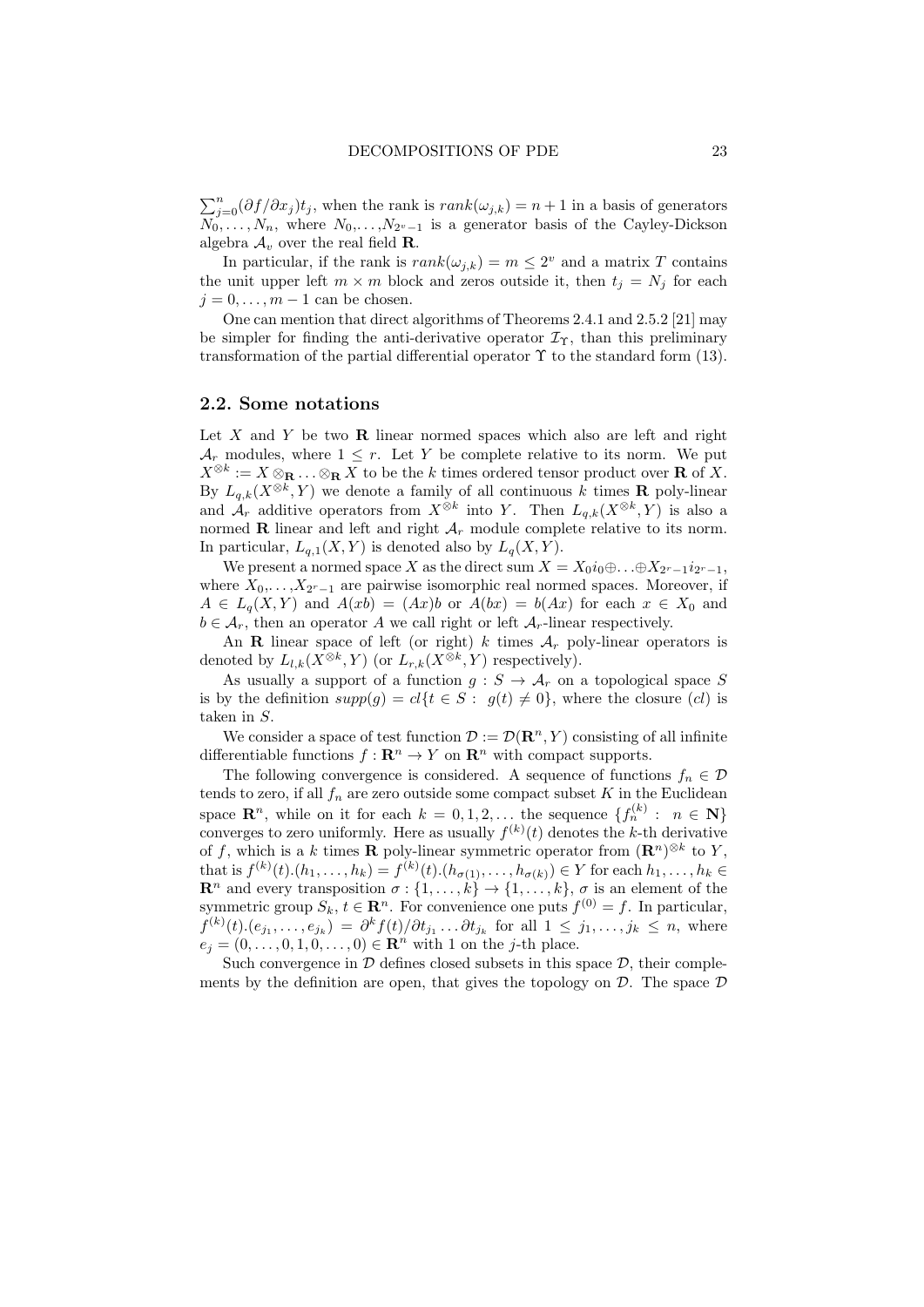is **R** linear and right and left  $A_r$  module.

By a generalized function of class  $\mathcal{D}' := [\mathcal{D}(\mathbf{R}^n, Y)]'$  we call a continuous **R**-linear  $A_r$ -additive function  $g: \mathcal{D} \to A_r$ . The set of all such functionals is denoted by  $\mathcal{D}'$ . That is, g is continuous, if for each sequence  $f_n \in \mathcal{D}$ , converging to zero, a sequence of numbers  $g(f_n) = : [g, f_n) \in \mathcal{A}_r$  converges to zero while n tends to the infinity.

A generalized function g is zero on an open subset V in  $\mathbb{R}^n$ , if  $[g, f) = 0$  for each  $f \in \mathcal{D}$  equal to zero outside V. By a support of a generalized function g is called the family, denoted by  $supp(g)$ , of all points  $t \in \mathbb{R}^n$  such that in each neighborhood of each point  $t \in supp(g)$  the functional g is different from zero. The addition of generalized functions  $g, h$  is given by the formula:

$$
[g+h,f) := [g,f) + [h,f).
$$
\n(14)

The multiplication  $q \in \mathcal{D}'$  on an infinite differentiable function w is given by the equality:

$$
[gw, f) = [g, wf)
$$
\n<sup>(15)</sup>

either for  $w : \mathbb{R}^n \to A_r$  and each test function  $f \in \mathcal{D}$  with a real image  $f(\mathbf{R}^n) \subset \mathbf{R}$ , where **R** is embedded into Y; or  $w : \mathbf{R}^n \to \mathbf{R}$  and  $f : \mathbf{R}^n \to Y$ . A generalized function  $g'$  prescribed by the equation:

$$
[g', f) := -[g, f') \tag{16}
$$

is called a derivative g' of a generalized function g, where  $f' \in \mathcal{D}(\mathbf{R}^n, L_q(\mathbf{R}^n, Y)),$  $g' \in [\mathcal{D}(\mathbf{R}^n, L_q(\mathbf{R}^n, Y))]'.$ 

Another space  $\mathcal{B} := \mathcal{B}(\mathbb{R}^n, Y)$  of test functions consists of all infinite differentiable functions  $f: \mathbf{R}^n \to Y$  such that the limit  $\lim_{|t| \to +\infty} |t|^m f^{(j)}(t) = 0$ exists for each  $m = 0, 1, 2, \ldots, j = 0, 1, 2, \ldots$  Then analogously, a sequence  $f_n \in \mathcal{B}$  is called converging to zero, if the sequence  $|t|^m f_n^{(j)}(t)$  converges to zero uniformly on  $\mathbb{R}^n \setminus B(\mathbb{R}^n, 0, R)$  for each  $m, j = 0, 1, 2, \ldots$  and each  $0 < R < +\infty$ . where  $B(Z, z, R) := \{y \in Z : \rho(y, z) \leq R\}$  denotes a ball with center at z of radius  $R > 0$  in a metric space Z with a metric  $\rho$ , whilst the Euclidean space  $\mathbb{R}^n$ is supplied with the standard norm. The family of all **R**-linear and  $A_r$ -additive functionals on  $\mathcal B$  is denoted by  $\mathcal B'$ .

In particular we can take  $X = \mathcal{A}_r^{\alpha}$ ,  $Y = \mathcal{A}_r^{\beta}$  with  $1 \leq \alpha, \beta \in \mathbf{Z}$ . Furthermore, analogous spaces  $\mathcal{D}(U, Y)$ ,  $[\mathcal{D}(U, Y)]'$ ,  $\mathcal{B}(U, Y)$  and  $[\mathcal{B}(U, Y)]'$  are defined for domains U in  $\mathbb{R}^n$ . For definiteness we write  $\mathcal{B}(U, Y) = \{f|_{U} : f \in$  $\mathcal{B}(\mathbf{R}^n, Y)$  and  $\mathcal{D}(U, Y) = \{f|_U : f \in \mathcal{D}(\mathbf{R}^n, Y)\}.$ 

It is said, that a function  $g: U \to \mathcal{A}_v$  is locally integrable, if it is absolutely integrable on each bounded  $\lambda$  measurable sub-domain V in U, i.e.

 $\int_V |g(z)|\lambda(dz) < \infty$ , where  $\lambda$  denotes the Lebesgue measure on U induced by that of on its real shadow.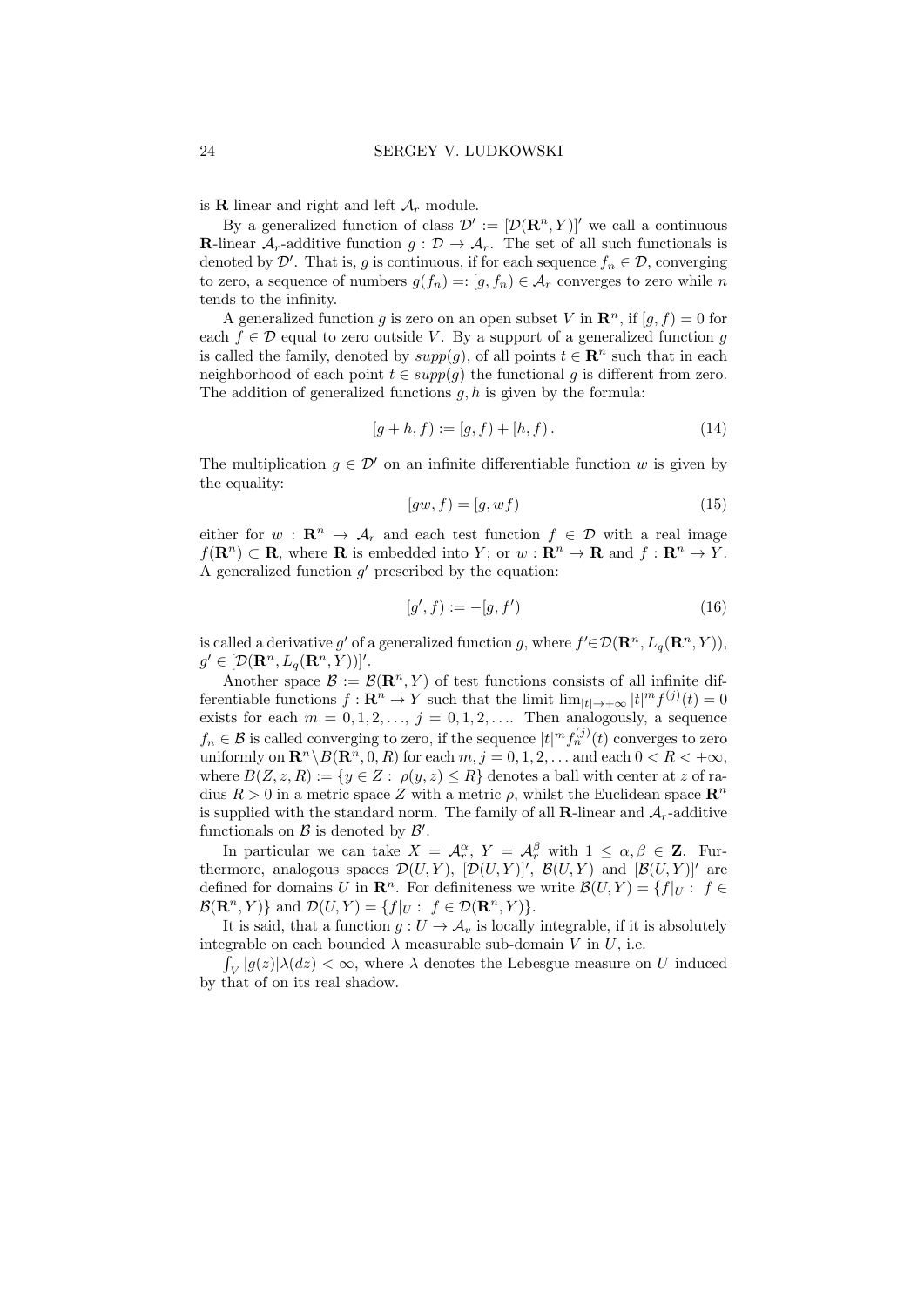A generalized function  $f$  is called regular if locally integrable functions  $_{j,k}f^{1},{}_{l}f^{2}:U\to\mathcal{A}_{v}$  exist such that

$$
[f,\omega) = \int_U \sum_{j,k,l} \left\{ j_k f^1(z)_{k} \omega(z)_{l} f^2(z) \right\}_{q(3)} \lambda(dz)
$$

for each test function either  $\omega \in \mathcal{B}(U, Y)$  or  $\omega \in \mathcal{D}(U, Y)$  correspondingly, where  $\omega = (\alpha_1 \omega, \dots, \beta \omega), \ \kappa \omega(z) \in \mathcal{A}_v$  for each  $z \in U$  and all k,  $q(3)$  is a vector indicating on an order of the multiplication in the curled brackets and it may depend on the indices  $j, l = 1, \ldots, \alpha, \; k = 1, \ldots, \beta.$ 

We supply the space  $\mathcal{B}(\mathbb{R}^n, Y)$  with the countable family of semi-norms

$$
p_{\alpha,k}(f) := \sup_{x \in \mathbf{R}^n} \left| (1+|x|)^k \partial^{\alpha} f(x) \right| \tag{17}
$$

inducing its topology, where  $k = 0, 1, 2, \ldots; \alpha = (\alpha_1, \ldots, \alpha_n), 0 \leq \alpha_i \in \mathbb{Z}$ . On this space we take the space  $\mathcal{B}'(\mathbf{R}^n, Y)_l$  of all Y valued continuous generalized functions (functionals) of the form

$$
f = f_0 i_0 + \ldots + f_{2^v - 1} i_{2^v - 1} \quad \text{and} \quad g = g_0 i_0 + \ldots + g_{2^v - 1} i_{2^v - 1}, \tag{18}
$$

where  $f_j$  and  $g_j \in \mathcal{B}'(\mathbf{R}^n, Y)$ , with restrictions on  $\mathcal{B}(\mathbf{R}^n, \mathbf{R})$  being real- or  $\mathbf{C_i} =$  $\mathbf{R} \oplus \mathbf{iR}$ - valued generalized functions  $f_0, \ldots, f_{2^v-1}, g_0, \ldots, g_{2^v-1}$  respectively. Let  $\phi = \phi_0 i_0 + \ldots + \phi_{2^v-1} i_{2^v-1}$  with  $\phi_0, \ldots, \phi_{2^v-1} \in \mathcal{B}(\mathbb{R}^n, \mathbb{R})$ , then

$$
[f, \phi) = \sum_{k,j=0}^{2^v - 1} [f_j, \phi_k] i_k i_j.
$$
 (19)

Let their convolution be defined in accordance with the formula:

$$
[f * g, \phi) = \sum_{j,k=0}^{2^v - 1} ([f_j * g_k, \phi) i_j) i_k
$$
 (20)

for each  $\phi \in \mathcal{B}(\mathbf{R}^n, Y)$ . Particularly,

$$
(f * g)(x) = f(x - y) * g(y) = f(y) * g(x - y)
$$
\n(21)

for all  $x, y \in \mathbb{R}^n$  due to formula (20), since the latter equality is satisfied for each pair  $f_i$  and  $g_k$  (see also [3]).

# 2.3. The decomposition theorem of PDO over the Cayley-Dickson algebras

We consider a partial differential operator of order  $u$ :

$$
Af(x) = \sum_{|\alpha| \le u} \mathbf{a}_{\alpha}(x) \partial^{\alpha} f(x), \qquad (22)
$$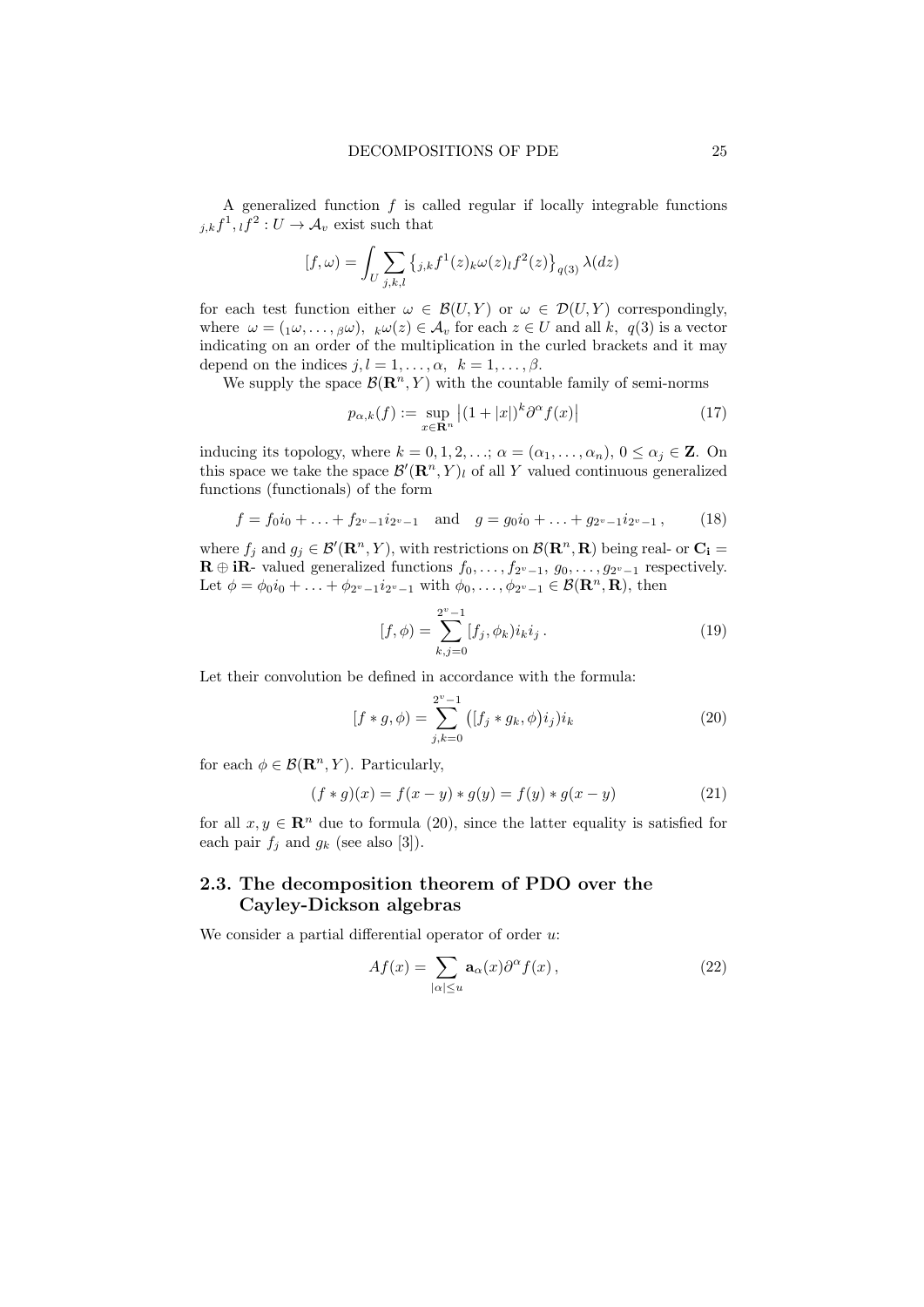where  $\partial^{\alpha} f = \partial^{|\alpha|} f(x)/\partial x_0^{\alpha_0} \dots \partial x_n^{\alpha_n}, x = x_0 i_0 + \dots x_n i_n, x_j \in \mathbf{R}$  for each j,  $1 \leq n = 2^r - 1$ ,  $\alpha = (\alpha_0, \ldots, \alpha_n)$ ,  $|\alpha| = \alpha_0 + \ldots + \alpha_n$ ,  $0 \leq \alpha_j \in \mathbb{Z}$ . By the definition this means that the principal symbol

$$
A_0 := \sum_{|\alpha| = u} \mathbf{a}_{\alpha}(x) \partial^{\alpha} \tag{23}
$$

has  $\alpha$  so that  $|\alpha| = u$  and  $\mathbf{a}_{\alpha}(x) \in \mathcal{A}_r$  is not identically zero on a domain U in  $A_r$ . As usually  $C^k(U, A_r)$  denotes the space of k times continuously differentiable functions by all real variables  $x_0, \ldots, x_n$  on U with values in  $\mathcal{A}_r$ , while the x-differentiability corresponds to the super-differentiability by the Cayley-Dickson variable x.

Speaking about locally constant or locally differentiable coefficients we shall undermine that a domain U is the union of sub-domains  $U^j$  satisfying conditions 2.2(D1, i–vii) [23] (or see Section 2.4 below) and  $U^j \cap U^k = \partial U^j \cap \partial U^k$  for each  $j \neq k$ . All coefficients  $\mathbf{a}_{\alpha}$  are either constant or differentiable of the same class on each  $Int(U^j)$  with the continuous extensions on  $U^j$ . More generally it is up to a  $C^u$  or x-differentiable diffeomorphism of U respectively.

If an operator A is of the odd order  $u = 2s - 1$ , then an operator E of the even order  $u + 1 = 2s$  by variables  $(t, x)$  exists so that

$$
Eg(t,x)|_{t=0} = Ag(0,x)
$$
\n(24)

for any  $g \in C^{u+1}([c, d] \times U, \mathcal{A}_r)$ , where  $t \in [c, d] \subset \mathbf{R}, c \leq 0 < d$ , for example,  $Eg(t, x) = \partial(tAg(t, x))/\partial t.$ 

Therefore, it remains the case of the operator A of the even order  $u =$ 2s. Take  $z = z_0 i_0 + \ldots + z_{2^v-1} i_{2^v-1} \in \mathcal{A}_v, z_j \in \mathbf{R}$ . Moreover, operators depending on a less set  $z_{l_1}, \ldots, z_{l_n}$  of variables can be considered as restrictions of operators by all variables on spaces of functions constant by variables  $z_s$  with  $s \notin \{l_1, \ldots, l_n\}.$ 

THEOREM 2.1. Let  $A = A_u$  be a partial differential operator of an even order  $u = 2s$  with (locally) either constant or variable  $C^{s'}$  or x-differentiable on U coefficients  $\mathbf{a}_{\alpha}(x) \in \mathcal{A}_r$  such that it has the form

$$
Af = c_{u,1}(B_{u,1}f) + \ldots + c_{u,k}(B_{u,k}f), \qquad (25)
$$

where each

$$
B_{u,p} = B_{u,p,0} + Q_{u-1,p} \tag{26}
$$

is a partial differential operator of the order u by variables  $x_{m_{u,1}+\ldots+m_{u,p-1}+1}$ ,  $\dots, x_{m_{u,1}+\dots+m_{u,p}}, m_{u,0}=0, c_{u,k}(x) \in \mathcal{A}_r$  for each k, its principal part

$$
B_{u,p,0} = \sum_{|\alpha|=s} \mathbf{a}_{p,2\alpha}(x)\partial^{2\alpha} \tag{27}
$$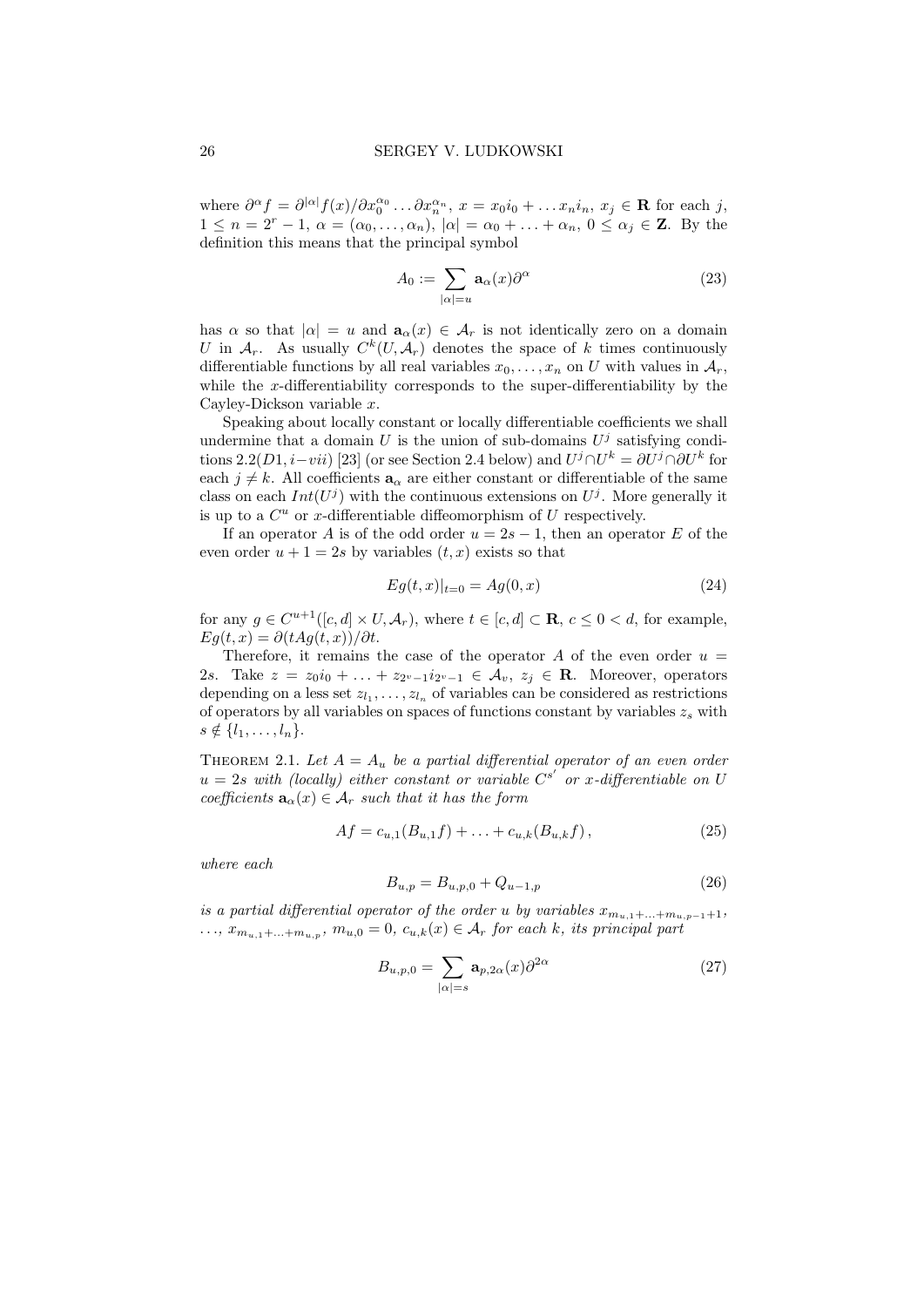is elliptic with real coefficients  $a_{p,2\alpha}(x) \geq 0$ , either  $0 \leq r \leq 3$  and  $f \in$  $C^u(U, \mathcal{A}_r)$ , or  $r \geq 4$  and  $f \in C^u(U, \mathbf{R})$ . Then three partial differential operators  $\Upsilon^s$  and  $\Upsilon^s_1$  and Q of orders s and p with  $p \le u - 1$  with (locally) either constant or variable of the class  $C^{s'}$  or x-differentiable correspondingly on U coefficients with values in  $A_v$  exist and coefficients of the third operator Q may be generalized functions, when coefficients of A are locally either constant or of the class  $C^{s'}$  or x-differentiable and discontinuous on the entire domain U or when  $s' < s$ ,  $r \leq v$ , such that

$$
Af = \Upsilon^s(\Upsilon_1^s f) + Qf. \tag{28}
$$

*Proof.* Certainly, we have  $ordQ_{u-1,p} \leq u-1$ ,  $ord(A-A_0) \leq u-1$ . We choose the following operators:

$$
\Upsilon^s f(x) = \sum_{p=1}^k \sum_{|\alpha| \le s; \alpha_q = 0 \forall q < (m_{u,1} + \dots + m_{u,p-1} + 1) \atop \text{and } \alpha_q = 0 \forall q > (m_{u,1} + \dots + m_{u,p})} (\partial^\alpha f(x)) [w_p^* \psi_{p,\alpha}] \tag{29}
$$

and

$$
\Upsilon_1^s f(x) = \sum_{p=1}^k \sum_{\substack{|\alpha| \le s; \ \alpha q = 0 \forall q < (m_{u,1} + \ldots + m_{u,p-1} + 1) \\ \text{and } \alpha q = 0 \forall q > (m_{u,1} + \ldots + m_{u,p})}} (\partial^\alpha f(x)) [w_p \psi_{p,\alpha}^*],\tag{30}
$$

where  $w_p^2 = c_{u,p}$  for all p and  $\psi_{p,\alpha}^2(x) = -\mathbf{a}_{p,2\alpha}(x)$  for each p and x,  $w_p \in \mathcal{A}_r$ ,  $\psi_{p,\alpha}(x) \in \mathcal{A}_{r,\nu}$  and  $\psi_{p,\alpha}(x)$  is purely imaginary for  $a_{p,2\alpha}(x) > 0$  for all  $\alpha$  and x,  $Re(w_pIm(\psi_{p,\alpha})) = 0$  for all p and  $\alpha$ ,  $Im(x) = (x - x^*)/2$ ,  $v > r$ . There  $\mathcal{A}_{r,v} = \mathcal{A}_v/\mathcal{A}_r$  is the real quotient algebra. The algebra  $\mathcal{A}_{r,v}$  is considered with the generators  $i_{j2^r}, j = 0, \ldots, 2^{v-r} - 1$ . Then a natural number v satisfying the condition:

$$
2^{v-r} - 1 \ge \sum_{p=1}^{k} \sum_{q=0}^{u} \binom{m_p + q - 1}{q}
$$

is sufficient, since as it is known the number of different solutions of the equation  $\alpha_1 + \ldots + \alpha_m = q$  in non-negative integers  $\alpha_j$  is  $\binom{m+q-1}{q}$ , where

$$
\binom{m}{q} = \frac{m!}{q!(m-q)!}
$$
 denotes the binomial coefficient.

We have either  $\partial^{\alpha+\beta} f \in \mathcal{A}_r$  for  $0 \le r \le 3$  or  $\partial^{\alpha+\beta} f \in \mathbf{R}$  for  $r \ge 4$ . Therefore, we can take  $\psi_{p,\alpha}(x) \in i_{2^r q}$ **R**, where  $q = q(p,\alpha) \geq 1$ ,  $q(p^1,\alpha^1) \neq q(p,\alpha)$  when  $(p, \alpha) \neq (p^1, \alpha^1).$ 

Thus decomposition (28) is valid due to the following. For  $b = \partial^{\alpha+\beta} f(z)$ and  $1 = i_{2^r p}$  and  $w \in \mathcal{A}_r$  one has the identities:

$$
(b(w1))(w^*1) = ((wb)1)(w^*1) = -w(wb) = -w^2b \tag{31}
$$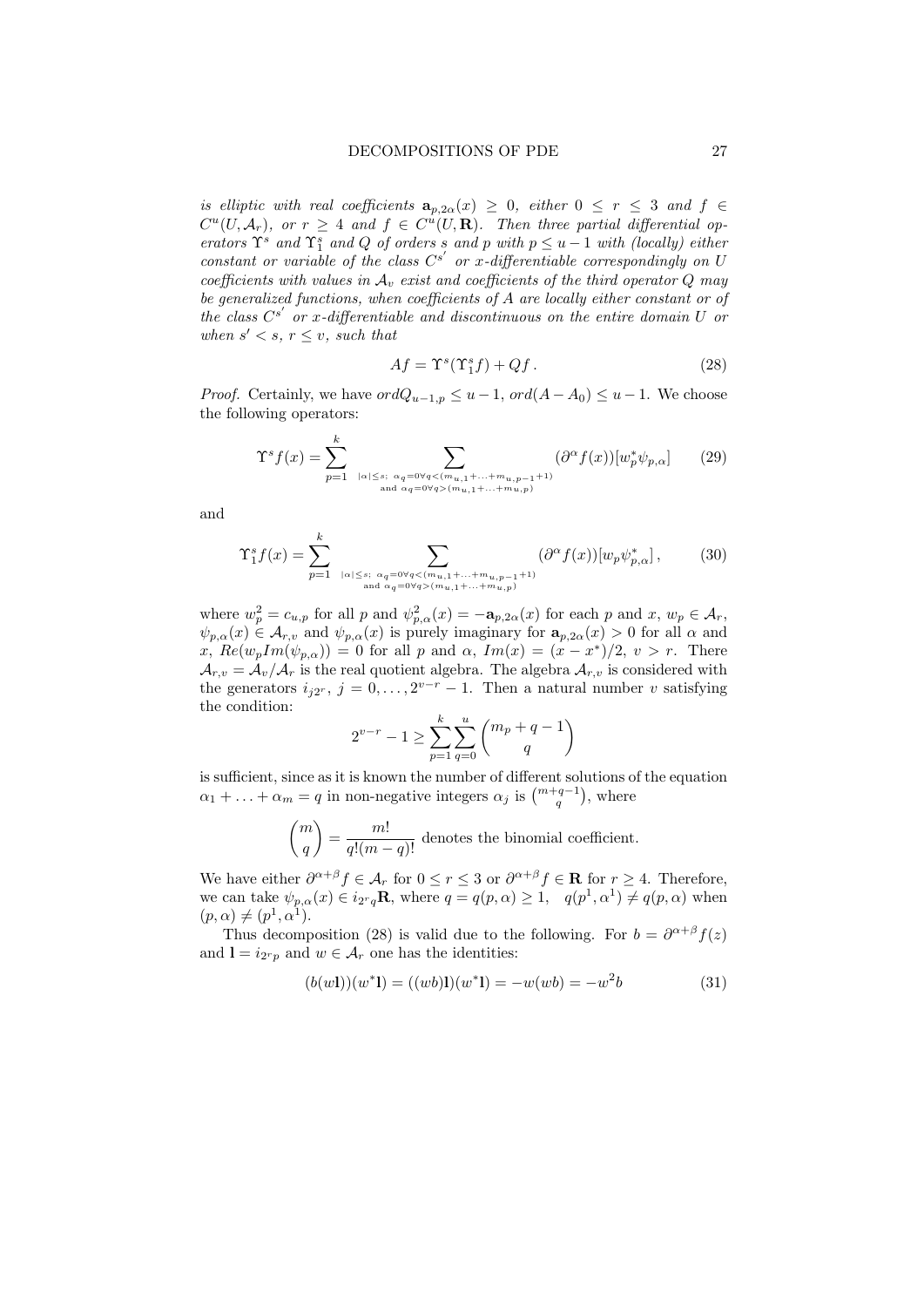and

$$
(((b\mathbf{l})w^*)\mathbf{l})w = (((bw)\mathbf{l})\mathbf{l})w = -(bw)w = -bw^2 \tag{32}
$$

in the considered in this section cases, since  $A_r$  is alternative for the parameter  $r \leq 3$ , while **R** is the center of the Cayley-Dickson algebra (see formulas 2.2(13, 14) [21]).

This decomposition of the operator  $A_{2s}$  is generally up to a partial differential operator of order not greater, than  $(2s - 1)$ :

$$
Qf(x) = \sum_{p=1}^{k} c_{u,p} Q_{u-1,p}
$$
  
+ 
$$
\sum_{\substack{|\alpha| \le s, |\beta| \le s; \gamma \le \alpha, \\ \epsilon \le \beta, |\gamma + \epsilon| > 0}} \left[ \prod_{j=0}^{2^v - 1} {\alpha_j \choose \gamma_j} {\beta_j \choose \epsilon_j} \right] (\partial^{\alpha+\beta-\gamma-\epsilon} f(x)) [(\partial^{\gamma} \eta_{\alpha}(x))((\partial^{\epsilon} \eta_{\beta}^1(x)],
$$

$$
(33)
$$

where operators  $\Upsilon^s$  and  $\Upsilon^s_1$  are already written in accordance with the general form

$$
\Upsilon^s f(x) = \sum_{|\alpha| \le s} (\partial^\alpha f(x)) \eta_\alpha(x) ; \tag{34}
$$

$$
\Upsilon_1^s f(x) = \sum_{|\beta| \le s} (\partial^\beta f(x)) \eta_\beta^1(x). \tag{35}
$$

The coefficients of the operator Q may be generalized functions, since they are calculated with the participation of partial derivatives of the coefficients of the operator  $\Upsilon_1^s$ , but the coefficients of the operators  $\Upsilon^s$  and  $\Upsilon_1^s$  may be locally either constant or of class  $C^{s'}$  or x-differentiable and discontinuous on the entire U or  $s' < s$  when for the initial operator A they are such.

When the operator  $A$  in formula  $(24)$  is with constant coefficients, then the coefficients  $w_p$  and  $\psi_{p,\alpha}$  for  $\Upsilon^m$  and  $\Upsilon^m_1$  can also be chosen constant and hence  $Q - \sum_{p=1}^{k} c_{u,p} Q_{u-1,p} = 0.$  $\Box$ 

Corollary 2.2. Let suppositions of Theorem 2.1 be satisfied. Then a change of variables (locally) either affine or variable  $C^1$  or x-differentiable on U correspondingly on U exists so that the principal part  $A_{2,0}$  of  $A_2$  becomes with constant coefficients, when  $\mathbf{a}_{p,2\alpha} > 0$  for each p,  $\alpha$  and x.

COROLLARY 2.3. If two operators  $E = A_{2s}$  and  $A = A_{2s-1}$  are related by equation (24), and  $A_{2s}$  is presented in accordance with formulas (25) and (26), then three operators  $\Upsilon^s$ ,  $\Upsilon^{s-1}$  and Q of orders s, s – 1 and  $p \leq 2s - 2$  exist so that

$$
A_{2s-1} = \Upsilon^s \Upsilon^{s-1} + Q. \tag{36}
$$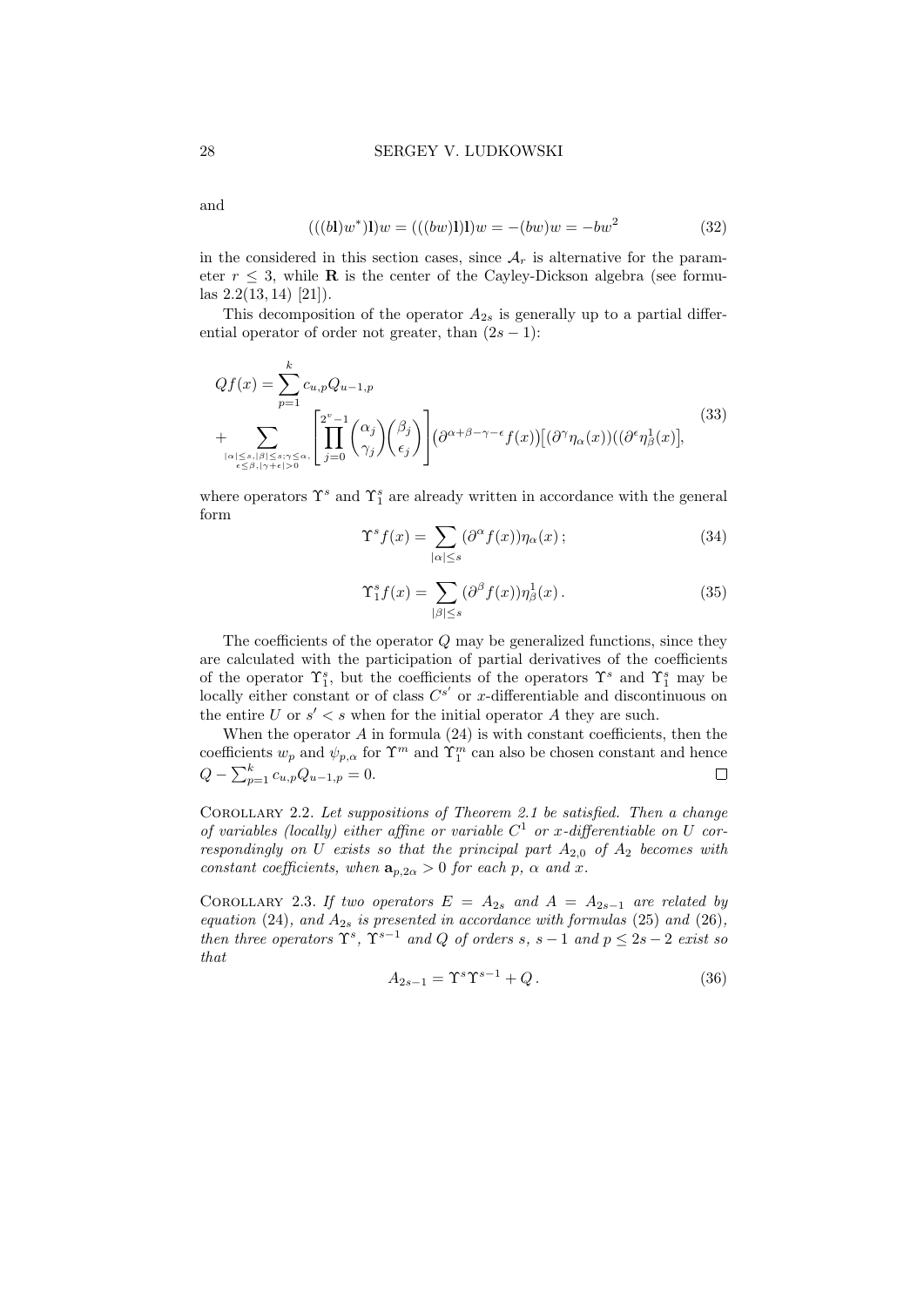*Proof.* It remains to verify the inequality  $ord(Q) \leq 2s-2$  in the case of  $A_{2s-1}$ , where  $Q = {\partial(tA_{2s-1})}/{\partial t} - \Upsilon^s \Upsilon_1^s\vert_{t=0}$ . Indeed, the form  $\lambda(E)$  corresponding to E is of degree  $2s - 1$  by x and each addendum of degree 2s in it is of degree not less than 1 by t, consequently, the product of forms  $\lambda(\Upsilon_s)\lambda(\Upsilon_s^s)$ corresponding to  $\Upsilon^s$  and  $\Upsilon^s_1$  is also of degree  $2s - 1$  by x and each addendum of degree  $2s$  in it is of degree not less than 1 by t. But the principal parts of  $\lambda(E)$  and  $\lambda(\Upsilon_s)\lambda(\Upsilon_1^s)$  coincide identically by variables  $(t, x)$ , hence the order satisfies the inequality  $ord({E - \Upsilon^s \Upsilon_1^s}|_{t=0}) \leq 2s - 2$ . Let  $a(t, x)$  and  $h(t, x)$ be coefficients from  $\Upsilon_1^s$  and  $\Upsilon_s^s$ . Using the identities

$$
a(t,x)\partial_t\partial^\gamma tg(x)=a(t,x)\partial^\gamma g(x)
$$

and

$$
h(t,x)\partial^{\beta}\partial_t[a(t,x)\partial^{\gamma}g(x)] = h(t,x)\partial^{\beta}[(\partial_t a(t,x))\partial^{\gamma}g(x)]
$$

for any functions  $g(x) \in C^{2s-1}$  and  $a(t, x) \in C^s$ ,

 $ord[(h(t, x)\partial^{\beta}), (a(t, x)\partial^{\gamma})]|_{t=0} \leq 2s-2$ 

where  $\partial_t = \partial/\partial t$ ,  $|\beta| \leq s-1$ ,  $|\gamma| \leq s$ ,  $[A, B] := AB - BA$  denotes the commutator of two operators, we reduce the term  $(\Upsilon^s \Upsilon_1^s + Q_1)|_{t=0}$  from formula (28)to the form prescribes by equation (36).

REMARK 2.4. We consider operators of the form:

$$
(\Upsilon^k + \beta I_r) f(z) := \left\{ \sum_{0 < |\alpha| \leq k} (\partial^\alpha f(z)) \eta_\alpha(z) \right\} + f(z) \beta(z),
$$

with  $\eta_{\alpha}(z) \in \mathcal{A}_{v}$ ,  $\alpha = (\alpha_{0}, \ldots, \alpha_{2^{r}-1})$ ,  $0 \leq \alpha_{j} \in \mathbf{Z}$  for each j,  $|\alpha| = \alpha_{0} + \ldots +$  $\alpha_{2^r-1}, \beta I_r f(z) := f(z) \beta, \partial^\alpha f(z) := \partial^{|\alpha|} \overline{f(z)}/\partial z_0^{\alpha_0} \dots \partial z_{2^r-1}^{\alpha_{2^r-1}}, \, 2 \leq r \leq v < \infty,$  $\beta(z) \in \mathcal{A}_{v}, z_0, \ldots, z_{2^r-1} \in \mathbf{R}, z = z_0 i_0 + \ldots + z_{2^r-1} i_{2^r-1}.$ 

PROPOSITION 2.5. The operator  $({\Upsilon}^k + \beta)^*({\Upsilon}^k + \beta)$  is elliptic on the space  $C^{2k}(\mathbf{R}^{2^{r}}, \mathcal{A}_{v})$ , where  $(\Upsilon^{k} + \beta)^{*}$  denotes the adjoint operator (i.e. with adjoint coefficients).

*Proof.* In view of formulas  $(1)$  and  $(29)$  the form corresponding to the principal symbol of the operator  $({\Upsilon}^k + \beta)^*({\Upsilon}^k + \beta)$  is with real coefficients, of degree 2k and non-negative definite, consequently, the operator  $({\Upsilon}^k + \beta)^*({\Upsilon}^k + \beta)$  is  $\Box$ elliptic.

EXAMPLE 2.6. Let  $\Upsilon^*$  be the adjoint operator defined on differentiable  $\mathcal{A}_v$  valued functions f given by the formula:

$$
(\Upsilon + \beta)^* f = \left[ \sum_{j=0}^n (\partial f(z)/\partial z_j) \phi_j(z) \right] + f(z) \beta(z)^*.
$$
 (37)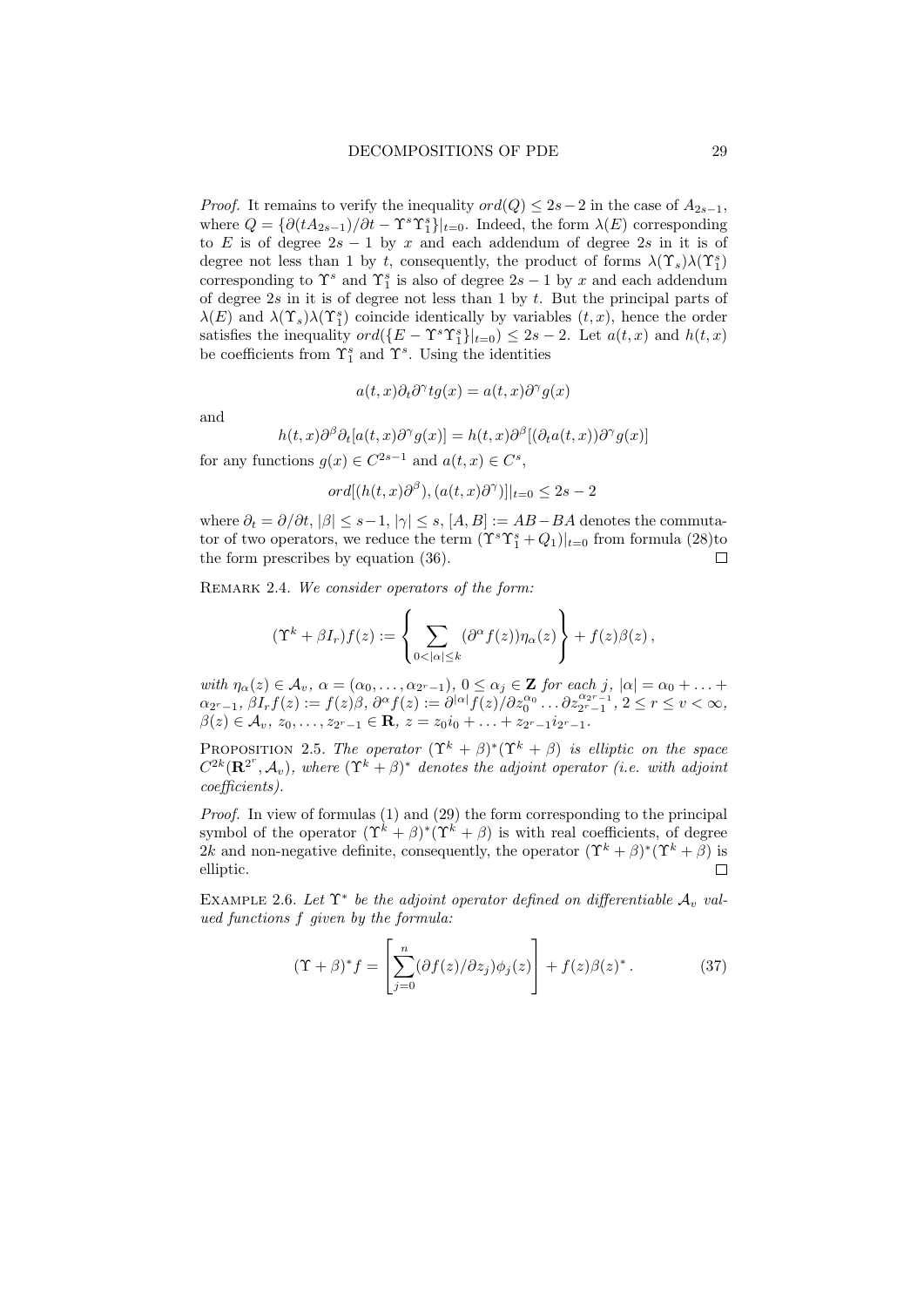Thus we can consider the operator

$$
\Xi_{\beta} := (\Upsilon + \beta)(\Upsilon + \beta)^* \,. \tag{38}
$$

From Proposition 2.5 we have that the operator  $\Xi_{\beta}$  is elliptic as classified by its principal symbol with real coefficients. Put  $\Xi = \Xi_0$ . In the x coordinates from Section 2.1 it has the simpler form:

$$
(\Upsilon + \beta)(\Upsilon + \beta)^* f = \sum_{j=0}^n (\partial^2 f / \partial x_j^2) |t_j|^2
$$
  
+2
$$
\sum_{0 \le j < k \le n} (\partial^2 f / \partial x_j \partial x_k) Re(t_j t_k^*)
$$
  
+2
$$
\sum_{j=0}^n (\partial f / \partial x_j) Re(t_j^* \beta) + \{f | \beta |^2
$$
  
+
$$
\sum_{j=0}^n [f (\partial \beta^* / \partial x_j)] t_j \},
$$
\n
$$
(39)
$$

because the coefficients  $t_j$  are already constant. After a change of variables reducing the corresponding quadratic form to the sum of squares  $\sum_j \epsilon_j s_j^2$  we get the formula:

$$
\Upsilon \Upsilon^* f = \sum_{j=1}^m (\partial^2 f / \partial s_j^2) \epsilon_j , \qquad (40)
$$

where  $s_j \in \mathbf{R}$ ,  $\epsilon_j = 1$  for  $1 \leq j \leq p$  and  $\epsilon_j = -1$  for each  $p < j \leq m$ ,  $m \leq 2^v$ ,  $1 \leq p \leq m$  depending on the signature  $(p, m-p)$ .

Generally (see Formula (36)) we have

$$
A = (\Upsilon + \beta)(\Upsilon_1 + \beta^1)f(z) = B_0f(z) + Qf(z), \qquad (41)
$$

where the decomposition PDOs are given by the formulas:

k

$$
B_0 f(z) = \sum_{j,k} \left[ (\partial^2 f(z) / \partial z_j \partial z_k) \phi_j^1(z)^* \right] \phi_k^*(z) + \left[ f(z) \beta^1(z) \right] \beta(z), \qquad (42)
$$
  

$$
Qf(z) = \sum_{j,k} \left[ (\partial f(z) / \partial z_j) (\partial \phi_j^1(z)^* / \partial z_k) \right] \phi_k^*(z)
$$
  

$$
+ \sum_j \left[ (\partial f(z) / \partial z_j) \phi_j^1(z)^* \right] \beta(z) \qquad (43)
$$
  

$$
+ \sum_j \left[ f(z) (\partial \beta^1(z) / \partial z_k) \right] \phi_k^*(z)
$$

and

$$
(\Upsilon_1 + \beta^1) f(z) = \left[ \sum_j (\partial f(z) / \partial z_j) \phi_j^1(z)^* \right] + f(z) \beta^1(z). \tag{44}
$$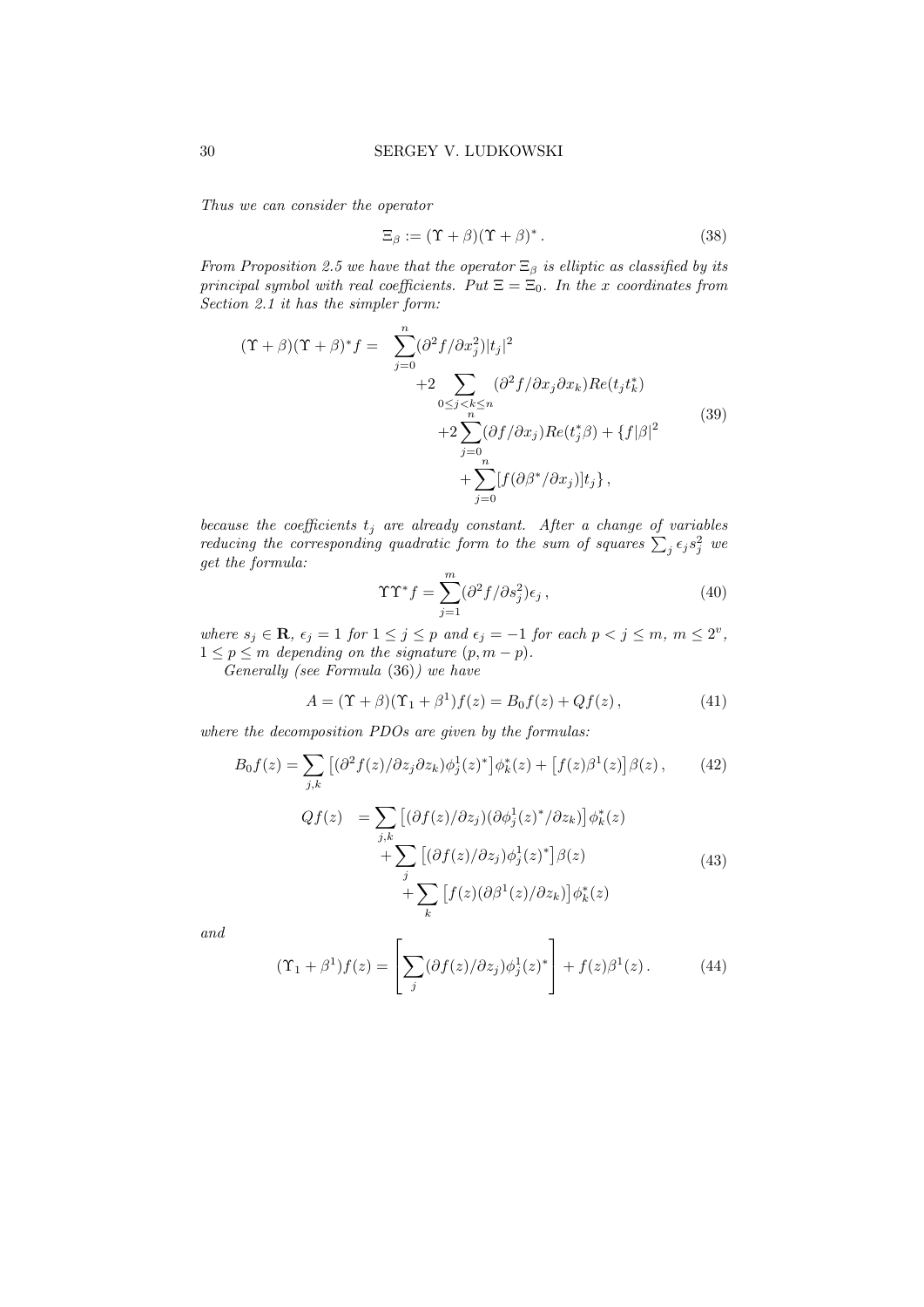The latter equations show that coefficients of the operator Q may be generalized  $\emph{functions, when $\phi_j^1(z)$ for some $j$ or $\beta^1(z)$ are locally $C^0$ or locally $C^1$ functions,}$ while  $\phi_k(z)$  for each k and  $\beta(z)$  are locally  $C^0$  functions on U. We consider this in more details in the next section.

### 2.4. Partial differential operators with generalized coefficients

Let an operator Q be given by the formula:

$$
[Af, \omega^{\otimes (u+1)}) = [\Upsilon^s(\Upsilon_1^s f) + Qf, \omega^{\otimes (u+1)}) \tag{45}
$$

for each real-valued test function  $\omega$  on a domain U. Initially it is considered on a domain in the Cayley-Dickson algebra  $A_v$ . But in the case when  $Q$  and f depend on smaller number of real coordinates  $z_0, \ldots, z_{n-1}$  we can take the real shadow of U and its sub-domain V of variables  $(z_0, \ldots, z_{n-1})$ , where  $z_k$ are marked for example being zero for all  $n \leq k \leq 2^v - 1$ . Thus we take a domain V which is a canonical closed subset in the Euclidean space  $\mathbb{R}^n$ , where  $2^{v-1} \le n \le 2^v - 1, v \ge 2.$ 

A canonical closed subset P of the Euclidean space  $X = \mathbb{R}^n$  is called a quadrant if it can be given by the condition  $P := \{x \in X : q_i(x) \geq 0\}$ , where  $(q_i : j \in \Lambda_P)$  are linearly independent elements of the topologically adjoint space  $X^*$ . Here  $\Lambda_P \subset \mathbf{N}$  (with  $card(\Lambda_P) = k \leq n$ ) and k is called the index of P. If  $x \in P$  and exactly j of functionals  $q_i$ 's satisfy the equality  $q_i(x) = 0$  then  $x$  is called a corner of index  $j$ . That is a quadrant  $P$  is affine diffeomorphic with the domain  $P^n = \prod_{j=1}^n [a_j, b_j]$ , where  $-\infty \le a_j < b_j \le \infty$ ,  $[a_j, b_j] := \{x \in$ **R** :  $a_j \leq x \leq b_j$  denotes the segment in **R**. This means that there exists a vector  $p \in \mathbb{R}^n$  and a linear invertible mapping C on  $\mathbb{R}^n$  so that  $C(P) - p = P^n$ . We put  $t^{j,1} := (t_1, \ldots, t_j, \ldots, t_n : t_j = \mathsf{a}_j), t^{j,2} := (t_1, \ldots, t_j, \ldots, t_n : t_j = b_j).$ Consider  $t = (t_1, \ldots, t_n) \in P^n$ .

Then a manifold  $M$  with corners is defined as follows. It is a metric separable space modelled on the Euclidean space  $X = \mathbb{R}^n$  and it is supposed to be of class  $C^s$ , where  $1 \leq s$ . Charts on the manifold M are denoted by  $(U_l, u_l, P_l)$ , that is,  $u_l: U_l \to u_l(U_l) \subset P_l$  is a  $C^s$ -diffeomorphism for each l, where a subset  $U_l$  is open in M, the composition  $u_l \circ u_j^{-1}$  is of  $C^s$  class of smoothness from the domain  $u_j(U_l \cap U_j) \neq \emptyset$  onto  $u_l(U_l \cap U_j)$ , that is,  $u_j \circ u_l^{-1}$  and  $u_l \circ u_j^{-1}$  are bijective,  $\bigcup_j U_j = M$ .

A point  $x \in M$  is called a corner of index j if there exists a chart  $(U, u, P)$ of M with  $x \in U$  and  $u(x)$  is of index  $ind_M(x) = j$  in  $u(U) \subset P$ . A set of all corners of index  $j \geq 1$  is called a border  $\partial M$  of  $M, x$  is called an inner point of M if  $ind_M(x) = 0$ , so  $\partial M = \bigcup_{j \geq 1} \partial^j M$ , where  $\partial^j M := \{x \in M : ind_M(x) = j\}$ (see also [26]). We consider that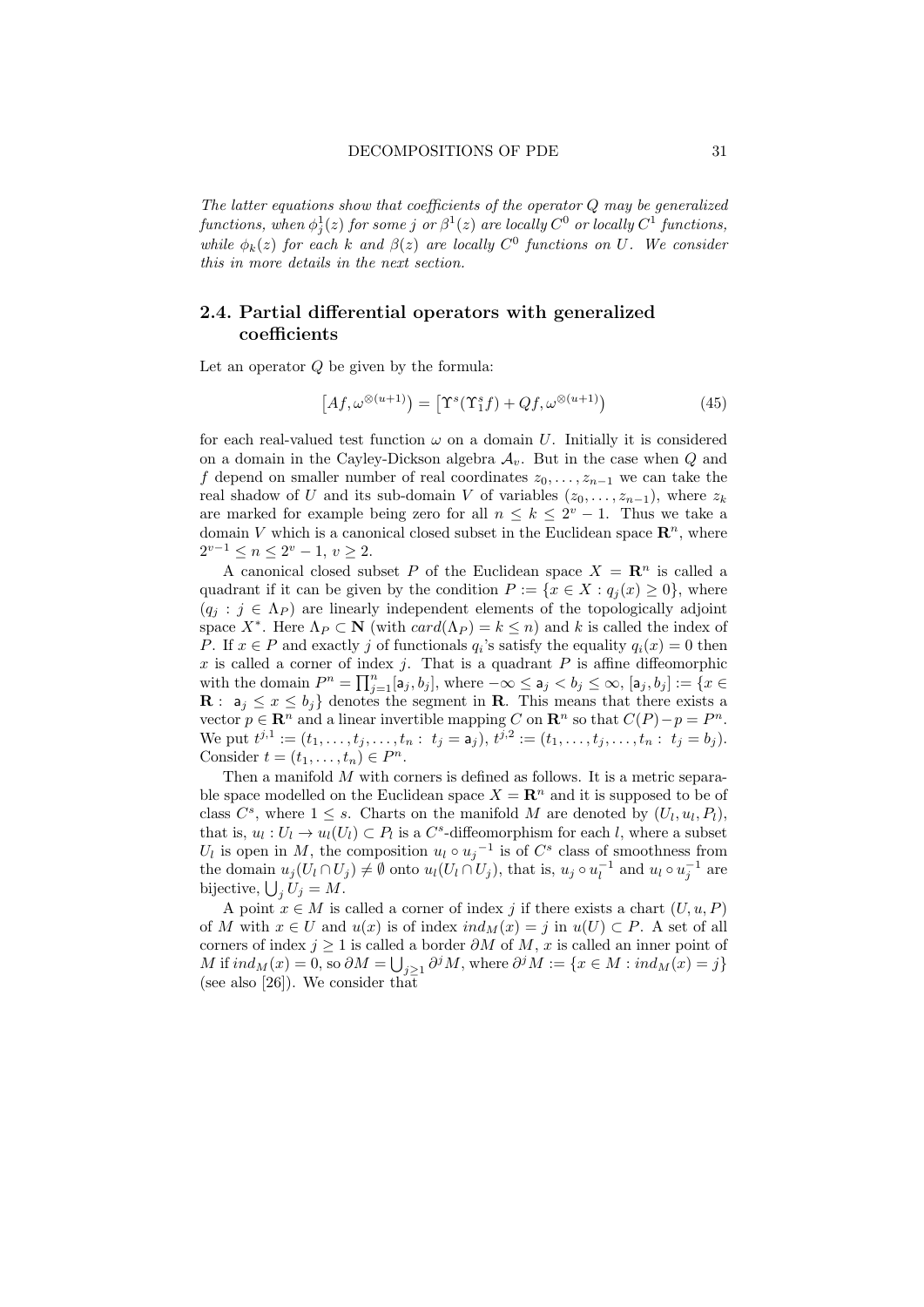(D1) V is a canonical closed subset in the Euclidean space  $\mathbb{R}^n$ , that is  $V =$  $cl(int(V))$ , where  $Int(V)$  denotes the interior of V and  $cl(V)$  denotes the closure of  $V$ .

Particularly, the entire Euclidean space  $\mathbb{R}^n$  may also be taken. Let a manifold W be satisfying the following conditions  $(i - v)$ .

- (i) The manifold W is continuous and piecewise  $C^{\alpha}$ , where  $C^{l}$  denotes the family of  $l$  times continuously differentiable functions. This means by the definition that W as the manifold is of class  $C^0 \cap C^{\alpha}_{loc}$ . That is W is of class  $C^{\alpha}$  on open subsets  $W_{0,j}$  in W and  $W \setminus \left(\bigcup_j W_{0,j}\right)$  has a codimension not less than one in W.
- (ii)  $W = \bigcup_{j=0}^{m} W_j$ , where  $W_0 = \bigcup_k W_{0,k}$ ,  $W_j \cap W_k = \emptyset$  for each  $k \neq j$ ,  $m = dim_{\mathbf{R}}W, dim_{\mathbf{R}}W_j = m - j, W_{j+1} \subset \partial W_j.$
- (iii) Each  $W_j$  with  $j = 0, \ldots, m-1$  is an oriented  $C^{\alpha}$ -manifold,  $W_j$  is open in  $\bigcup_{k=j}^m W_k$ . An orientation of  $W_{j+1}$  is consistent with that of  $\partial W_j$  for each  $j = 0, 1, ..., m - 2$ . For  $j > 0$  the set  $W_j$  is allowed to be void or non-void.
- (iv) A sequence  $W^k$  of  $C^{\alpha}$  orientable manifolds embedded into the Euclidean space  $\mathbb{R}^n$ , with  $\alpha > 1$ , exists such that  $W^k$  uniformly converges to W on each compact subset in  $\mathbb{R}^n$  relative to the metric *dist*. For two subsets B and E in a metric space X with a metric  $\rho$  we put

$$
dist(B, E) := \max\left\{\sup_{b \in B} dist(\{b\}, E), \sup_{e \in E} dist(B, \{e\})\right\} \tag{46}
$$

where  $dist({b}, E) := \inf_{e \in E} \rho(b, e), dist(B, {e}) := \inf_{b \in B} \rho(b, e), b \in B$ ,  $e \in E$ . Generally,  $dim_{\mathbf{R}} W = m \leq n$ . Let  $(e_1^k(x), \ldots, e_m^k(x))$  be a basis in the tangent space  $T_xW^k$  at  $x \in W^k$  consistent with the orientation of  $W^k$ ,  $k \in \mathbb{N}$ . We suppose that the sequence of orientation frames  $(e_1^k(x_k), \ldots, e_m^k(x_k))$  of  $W^k$  at  $x_k$  converges to  $(e_1(x), \ldots, e_m(x))$  for each  $x \in W_0$ , where  $\lim_k x_k = x \in W_0$ , while  $e_1(x), \ldots, e_m(x)$  are linearly independent vectors in  $\mathbb{R}^n$ .

- (v) Let a sequence of Riemann volume elements  $\lambda_k$  on  $W^k$  (see §XIII.2 [30]) induce a limit volume element  $\lambda$  on W, that is,  $\lambda(B \cap W) = \lim_{k \to \infty} (B \cap$  $W^k$ ) for each compact canonical closed subset B in  $\mathbb{R}^n$ , consequently,  $\lambda(W \setminus W_0) = 0.$
- (vi) We consider surface integrals of the second kind, i.e. by the oriented surface W (see  $(iv)$ ), where  $W_j$  is oriented for each  $j = 0, \ldots, m - 1$  (see also §XIII.2.5 [30]).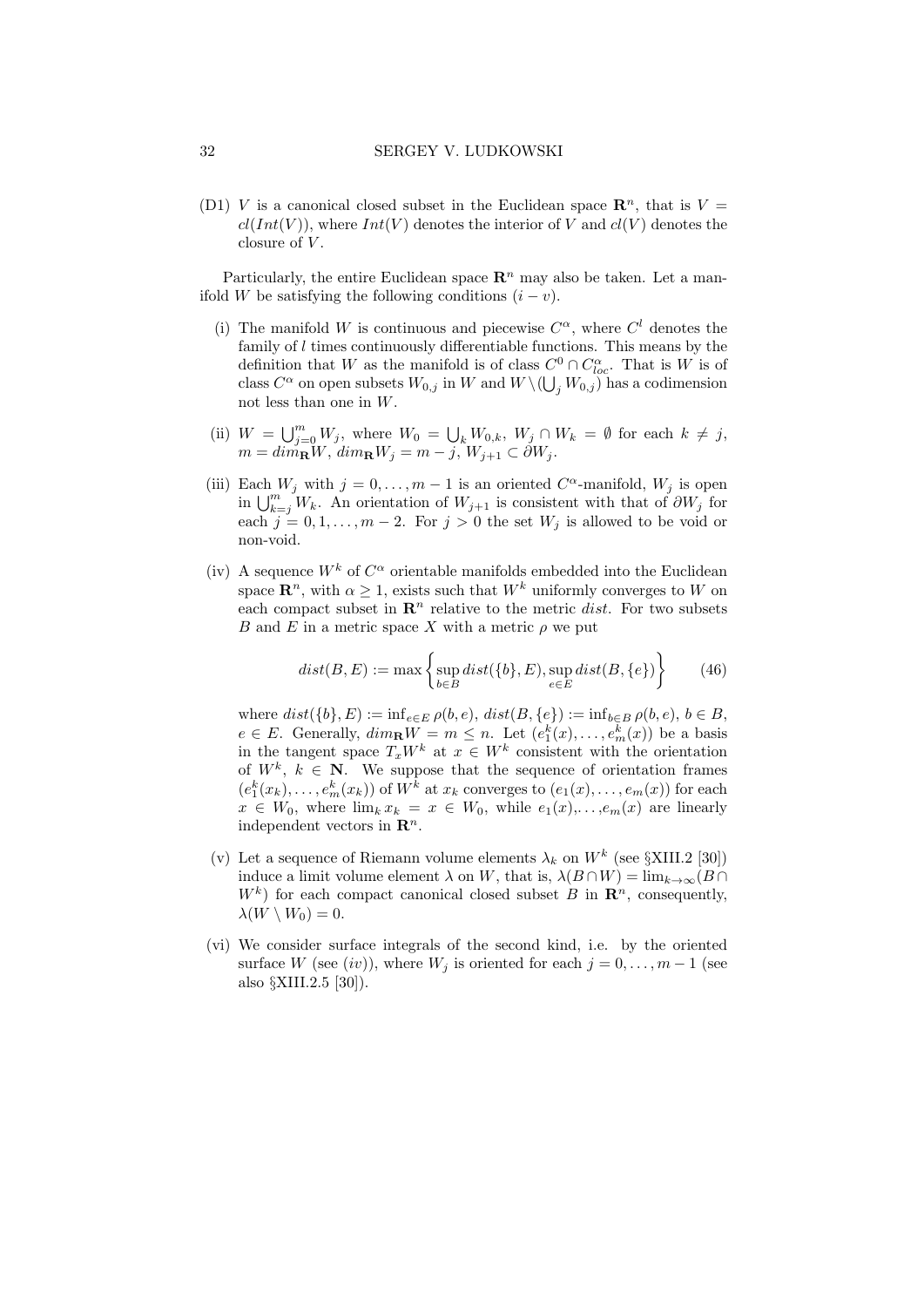Suppose that a boundary  $\partial U$  of U satisfies Conditions  $(i - v)$  and

(vii) let the orientations of  $\partial U^k$  and  $U^k$  be consistent for each  $k \in \mathbb{N}$  (see Proposition 2 and Definition 3 §XIII.2.5 [30]).

Particularly, the Riemann volume element  $\lambda_k$  on  $\partial U^k$  is consistent with the Lebesgue measure on  $U^k$  induced from  $\mathbb{R}^n$  for each k. These conditions provide the measure  $\lambda$  on  $\partial U$  as in  $(v)$ .

The consideration of this section certainly encompasses the case of a domain U with a  $C^{\alpha}$  boundary  $\partial U$  as well.

Suppose that  $U_1, \ldots, U_l$  are domains in the Euclidean space  $\mathbb{R}^n$  satisfying conditions  $(D1, i - vii)$  and such that  $U_i \cap U_k = \partial U_i \cap \partial U_k$  for each  $j \neq k$ ,  $U = \bigcup_{j=1}^{l} U_j$ . Consider a function  $g: U \to \mathcal{A}_v$  such that each its restriction  $g|_{U_j}$  is of class  $C^s$ , but g on the entire domain U may be discontinuous or not  $C^{k}$ , where  $0 \leq k \leq s, 1 \leq s$ . If  $x \in \partial U_j \cap \partial U_k$  for some  $j \neq k, x \in Int(U)$ , such that x is of index  $m \ge 1$  in  $U_j$  (and in  $U_k$  also). Then there exists canonical  $C^{\alpha}$  local coordinates  $(y_1, \ldots, y_n)$  in a neighborhood  $V_x$  of x in U such that  $S := V_x \cap \partial^m U_j = \{y : y \in V_x; y_1 = 0, \ldots, y_m = 0\}.$  Using locally finite coverings of the locally compact topological space  $\partial U_j \cap \partial U_k$  without loss of generality we suppose that  $C^{\alpha}$  functions  $P_1(z), \ldots, P_m(z)$  on  $\mathbb{R}^n$  exist with  $S = \{z : z \in \mathbb{R}^n; P_1(z) = 0, \ldots, P_m(z) = 0\}.$  Therefore, on the surface S the delta-function  $\delta(P_1, \ldots, P_m)$  exists, for  $m = 1$  denoting them  $P = P_1$  and  $\delta(P)$ respectively (see §III.1 [3]).

It is possible to choose  $y_j = P_j$  for  $j = 1, ..., m$ . Using generalized functions with definite supports, for example compact supports, there is possible without loss of generality to consider that  $y_1, \ldots, y_n \in \mathbf{R}$  are real variables. Let  $\theta(P_j)$  be the characteristic function of the domain  $\mathcal{P}_j := \{z : P_j(z) \geq 0\},\$  $\theta(P_j) := 1$  for  $P_j \ge 0$  and  $\theta(P_j) = 0$  for  $P_j < 0$ . Then the generalized function  $\theta(P_1,\ldots,P_m) := \theta(P_1)\ldots\theta(P_m)$  can be considered as the direct product of generalized functions  $\theta(y_1), \ldots, \theta(y_m), 1(y_{m+1}, \ldots, y_n) \equiv 1$ , since variables  $y_1, \ldots, y_n$  are independent. Then in the class of generalized functions the following formulas are valid:

$$
\partial \theta(P_j) / \partial z_k = \delta(P_j) (\partial P_j / \partial z_k)
$$
\n(47)

for each  $k = 1, \ldots, n$ , consequently,

$$
grad[\theta(P_1,\ldots,P_m)] =
$$
  
= 
$$
\sum_{j=1}^m [\theta(P_1)\ldots\theta(P_{j-1})\delta(P_j)(grad(P_j))\theta(P_{j+1})\ldots\theta(P_m)],
$$
 (48)

where grad  $g(z) := (\partial g(z)/\partial z_1, \dots, \partial g(z)/\partial z_n)$  (see Formulas III.1.3(1,7,7',9) and III.1.9(6) [3]).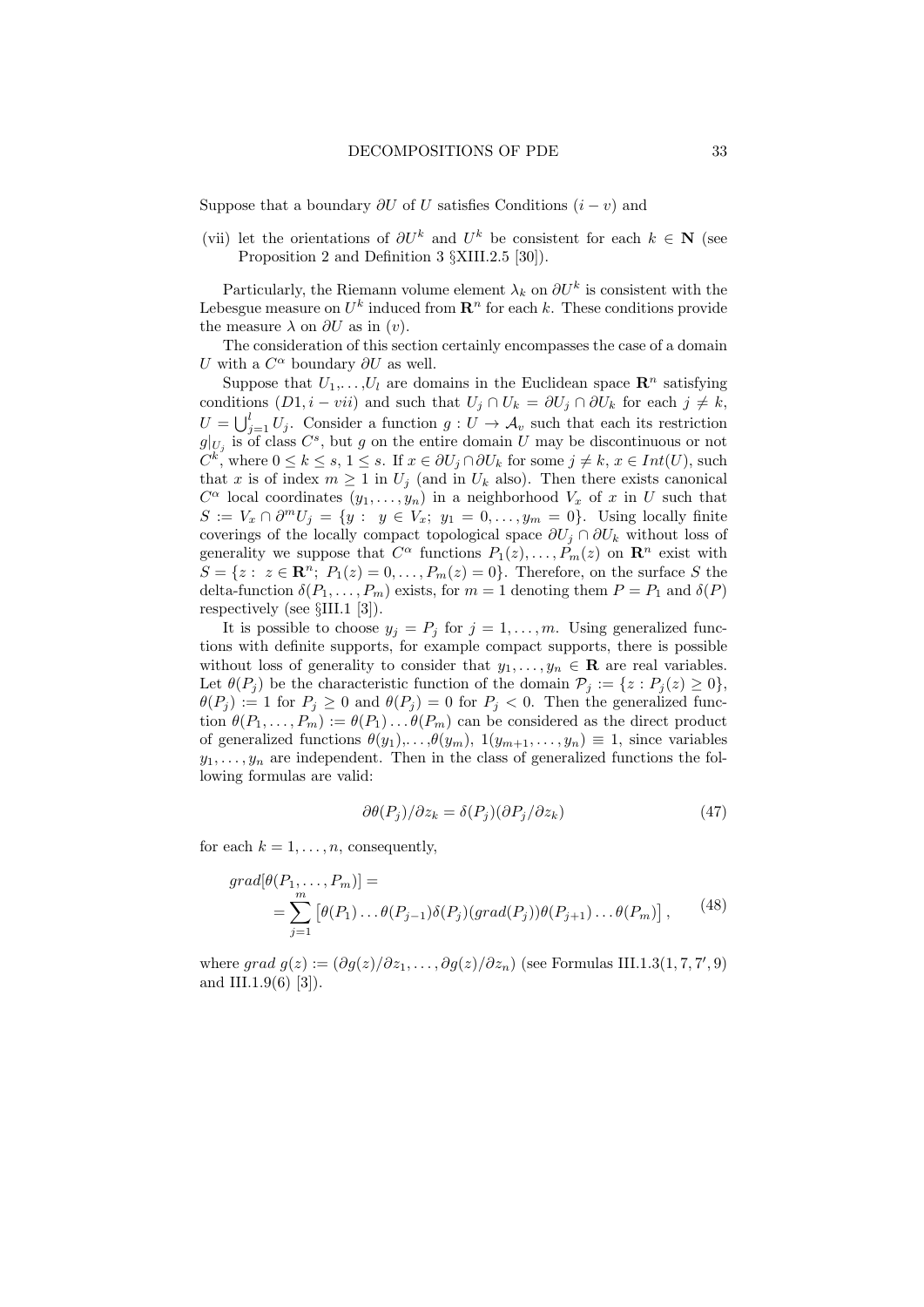#### 34 SERGEY V. LUDKOWSKI

Let for the domain U in the Euclidean space  $\mathbb{R}^n$  the set of internal surfaces  $cl_U[Int_{\mathbf{R}^n}(U) \cap \bigcup_{j \neq k} (\partial U_j \cap \partial U_k)]$  in U on which a function  $g: U \to \mathcal{A}_v$  or its derivatives may be discontinuous is presented as the disjoint union of surfaces  $\Gamma_j$ , where each surface  $\Gamma^j$  is the boundary of the sub-domain

$$
\mathcal{P}^j := \{ P_{j,1}(z) \ge 0, \dots, P_{j,m_j}(z) \ge 0 \}, \quad \Gamma^j = \partial \mathcal{P}^j = \bigcup_{k=1}^{m_j} \partial^k \mathcal{P}^j , \qquad (49)
$$

 $m_i \in \mathbf{N}$  for each j,  $cl_X(V)$  denotes the closure of a subset V in a topological space X,  $Int_X(V)$  denotes the interior of V in X. By its construction  $\{\mathcal{P}^j : j\}$ is the covering of U which is the refinement of the covering  $\{U_k : k\}$ , i.e. for each  $\mathcal{P}^j$  a number k exists so that  $\mathcal{P}^j \subset U_k$  and  $\partial \mathcal{P}^j \subset \partial U_k$  and  $\bigcup_j \mathcal{P}^j =$  $\bigcup_k U_k = U$ . We put

$$
h_j(z(x)) = h(x)|_{x \in \Gamma^j}
$$
  
 :=  $\lim_{y_{j,1} \downarrow 0, ..., y_{j,n} \downarrow 0} g(z(x+y)) - \lim_{y_{j,1} \downarrow 0, ..., y_{j,n} \downarrow 0} g(z(x-y))$  (50)

in accordance with the supposition made above that  $g$  can have only discontinuous of the first kind, i.e. the latter two limits exist on each  $\Gamma^j$ , where x and y are written in coordinates in  $\mathcal{P}^j$ ,  $z = z(x)$  denotes the same point in the global coordinates z of the Euclidean space  $\mathbb{R}^n$ . Then we take a new continuous function

$$
g^{1}(z) = g(z) - \sum_{j} h_{j}(z)\theta(P_{j,1}(z), \dots, P_{j,m_{j}}(z)).
$$
\n(51)

Let the partial derivatives and the gradient of the function  $g^1$  be calculated piecewise one each  $U_k$ . Since  $g^1$  is the continuous function, it is the regular generalized function by the definition, consequently, its partial derivatives exist as the generalized functions. If  $g^1|_{U_j} \in C^1(U_j, \mathcal{A}_v)$ , then  $\partial g^1(z)/\partial z_k$  is the continuous function on U<sub>j</sub>. The latter means that in such case  $\partial g^1(z)\chi_{U_j}(z)/\partial z_k$ is the regular generalized function on  $U_i$  for each k, where  $\chi_G(z)$  denotes the characteristic function of a subset G in  $\mathcal{A}_v$ ,  $\chi_G(z) = 1$  for each  $z \in G$ , while  $\chi(z) = 0$  for  $z \in A_v \setminus G$ . Therefore, one gets:

$$
g^{1}(z) = \sum_{j} g^{1}(z) \chi_{U_{j} \setminus \bigcup_{k < j} U_{k}}(z),
$$

where  $U_0 = \emptyset$ ,  $j, k \in \mathbb{N}$ .

On the other hand, the function  $g(z)$  is locally continuous on U, consequently, it defines the regular generalized function on the space  $\mathcal{D}(U, \mathcal{A}_v)$  of test functions by the formula:

$$
[g,\omega) := \int_U g(z)\omega(z)\lambda(dz)\,,
$$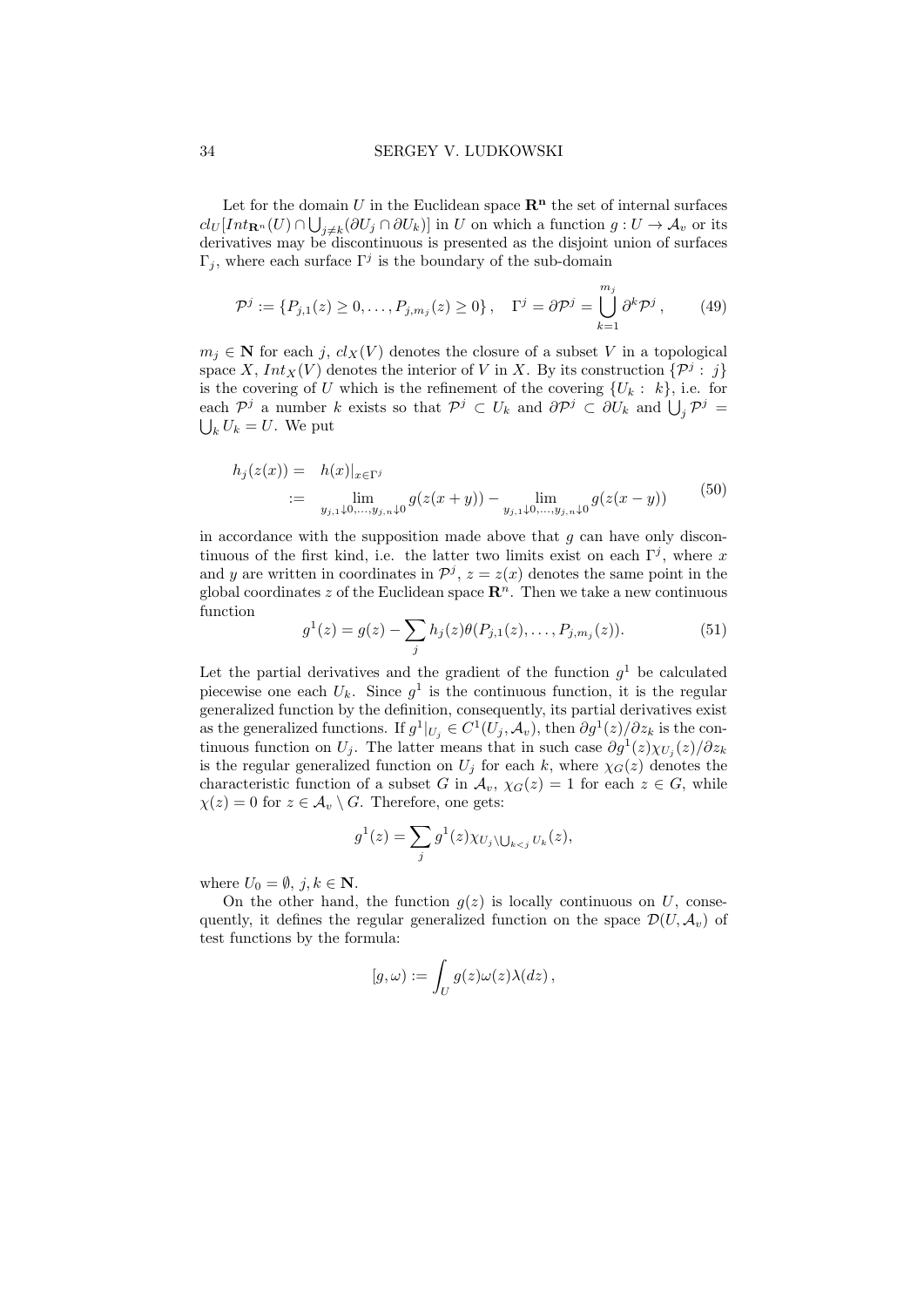where  $\lambda$  is the Lebesgue measure on U induced by the Lebesgue measure on the real shadow  $\mathbf{R}^{2^v}$  of the Cayley-Dickson algebra  $\mathcal{A}_v$ ,  $\omega \in \mathcal{D}(U, \mathcal{A}_v)$ . Thus partial derivatives of g exist as generalized functions.

In accordance with formulas  $(47)$ ,  $(48)$  and  $(51)$  we infer that the gradient of the function  $g(z)$  on the domain U is the following:

$$
grad\ g(z) = grad\ g^{1}(z) + \sum_{j} h_{j}(z) grad\ \theta(P_{j,1}, \ldots, P_{j,m_{j}}). \tag{52}
$$

Thus formulas (48) and (52) permit calculations of coefficients of the partial differential operator Q given by formula (43).

### 2.5. Line generalized functions

Let U be a domain satisfying conditions 2.1(D1, D2) [21] and  $(D1, i-vii)$ . We embed the Euclidean space  $\mathbb{R}^n$  into the Cayley-Dickson algebra  $\mathcal{A}_v$ ,  $2^{v-1} \leq$  $n \leq 2^v - 1$ , as the **R** affine sub-space putting  $\mathbb{R}^n \ni x = (x_1, \ldots, x_n) \mapsto$  $x_1i_{j_1} + \ldots + x_ni_{j_n} + x^0 \in \mathcal{A}_v$ , where  $j_k \neq j_l$  for each  $k \neq l$ ,  $x^0$  is a marked Cayley-Dickson number, for example,  $j_k = k$  for each  $k, x^0 = 0$ . Moreover, each  $z_j$  can be written in the z-representation in accordance with formulas  $2.1(1-3)$  [21].

We denote by  $\mathbf{P} = \mathbf{P}(U)$  the family of all rectifiable paths  $\gamma : [a_{\gamma}, b_{\gamma}] \to U$ supplied with the metric

$$
\rho(\gamma,\omega) := |\gamma(a) - \omega(a_{\omega})| + \inf_{\phi} V_a^b(\gamma(t)) - \omega(\phi(t)) \tag{53}
$$

where the infimum is taken by all diffeomorphisms  $\phi : [a_{\gamma}, b_{\gamma}] \rightarrow [a_{\omega}, b_{\omega}]$  so that  $\phi(a_{\gamma}) = a_{\omega}, a = a_{\gamma} < b_{\gamma} = b.$ 

Let us introduce a continuous mapping  $g : \mathcal{B}(U, \mathcal{A}_v) \times \mathbf{P}(U) \times \mathcal{V}(U, \mathcal{A}_v) \to Y$ such that its values are denoted by  $[g; \omega, \gamma; \nu]$ , where Y is a module over the Cayley-Dickson algebra  $\mathcal{A}_v, \ \omega \in \mathcal{B}(U, \mathcal{A}_v), \ \gamma \in \mathbf{P}(U)$ , while  $\mathcal{V}(U, \mathcal{A}_v)$  denotes the family of all functions on  $U$  with values in the Cayley-Dickson algebra of bounded variation (see §2.3 [21]),  $\nu \in V(U, \mathcal{A}_v)$ . For the identity mapping  $\nu(z) = id(z) = z$  values of this functional will be denoted shortly by  $[g; \omega, \gamma]$ . Suppose that this mapping g satisfies the following properties  $(G1 - G5)$ :

- (G1) [g;  $\omega, \gamma; \nu$ ] is bi- **R** homogeneous and  $\mathcal{A}_v$  additive by a test function  $\omega$  and by a function of bounded variation  $\nu$ ;
- (G2)  $[g; \omega, \gamma; \nu] = [g; \omega, \gamma^1; \nu] + [g; \omega, \gamma^2; \nu]$  for each  $\gamma, \gamma^1$  and  $\gamma^2 \in \mathbf{P}(U)$  such that  $\gamma(t) = \gamma^1(t)$  for all  $t \in [a_{\gamma^1}, b_{\gamma^1}]$  and  $\gamma(t) = \gamma^2(t)$  for any  $t \in [a_{\gamma^2}, b_{\gamma^2}]$ and  $a_{\gamma^1} = a_{\gamma}$  and  $a_{\gamma^2} = b_{\gamma^1}$  and  $b_{\gamma} = b_{\gamma^2}$ .
- (G3) If a rectifiable curve  $\gamma$  does not intersect a support of a test function  $\omega$ or a function of bounded variation  $\nu$ ,  $\gamma([a, b]) \cap (supp(\omega) \cap supp(\nu)) = \emptyset$ , then  $[g; \omega, \gamma; \nu] = 0$ , where  $supp(\omega) := cl\{z \in U : \omega(z) \neq 0\}.$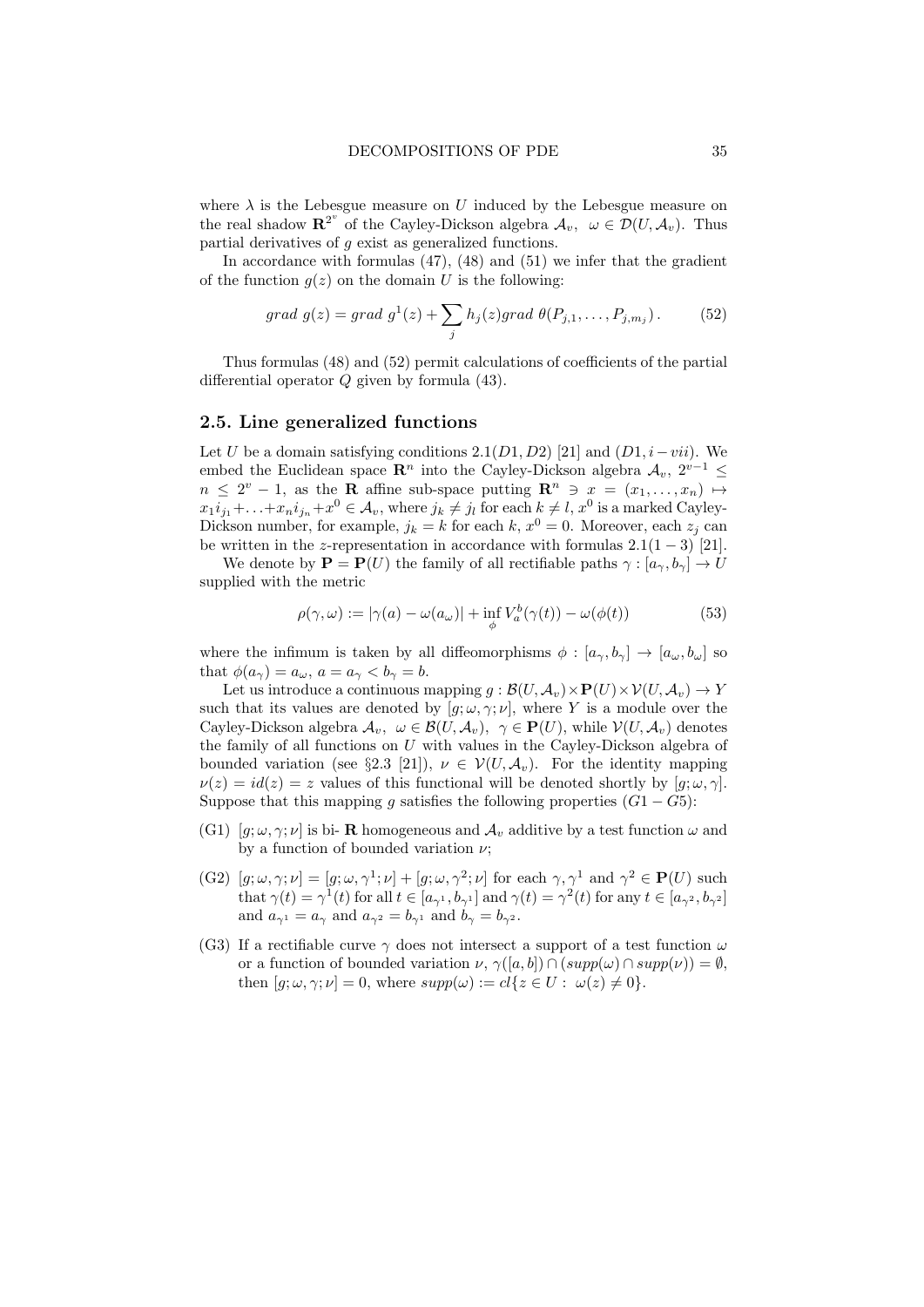Further we put

- $(G4) \ [\partial^{|m|} g(z) / \partial z_0^{m_0} \dots \partial z_{2^{\nu}-1}^{m_{2^{\nu}-1}}; \omega, \gamma] \coloneqq (-1)^{|m|} [g; \partial^{|m|} \omega(z) / \partial z_0^{m_0} \dots \partial z_{2^{\nu}-1}^{m_{2^{\nu}-1}}, \gamma]$ for each  $m = (m_0, \ldots, m_{2^v-1}), m_j$  is a non-negative integer  $0 \leq m_j \in \mathbf{Z}$ for each  $j, |m| := m_0 + \ldots + m_{2^v-1}$ . In the case of a super-differentiable function  $\omega$  and a generalized function g we also put
- (G5)  $[(d^k g(z)/dz^k).(h_1, \ldots, h_k); \omega, \gamma] := (-1)^k [g; (d^k \omega(z)/dz^k).(h_1, \ldots, h_k), \gamma]$ for any natural number  $k \in \mathbb{N}$  and Cayley-Dickson numbers  $h_1, ..., h_k \in$  $\mathcal{A}_v$ .

Then g is called the Y valued line generalized function on  $\mathcal{B}(U, \mathcal{A}_v) \times \mathbf{P}(U) \times$  $\mathcal{V}(U, \mathcal{A}_v)$ . Analogously it can be defined on  $\mathcal{D}(U, \mathcal{A}_v) \times \mathbf{P}(U) \times \mathcal{V}(U, \mathcal{A}_v)$ . In the case  $Y = A_v$  we call it simply the line generalized function, while for  $Y = L_q(\mathcal{A}_v^k, \mathcal{A}_v^l)$  we call it the line generalized operator valued function,  $k, l \geq 1$ , omitting "on  $\mathcal{B}(U, \mathcal{A}_v) \times \mathbf{P}(U) \times \mathcal{V}(U, \mathcal{A}_v)$ " or "line" for short, when it is specified. Their spaces we denote by  $L_q(\mathcal{B}(U, \mathcal{A}_v) \times \mathbf{P}(U) \times \mathcal{V}(U, \mathcal{A}_v); Y)$ . Thus if g is a generalized function, then formula  $(G5)$  defines the operator valued generalized function  $d^k g(z)/dz^k$  with  $k \in \mathbb{N}$  and  $l = 1$ .

If  $q$  is a continuous function on  $U$ , then the formula

$$
[g; \omega, \gamma; \nu] = \int_{\gamma} g(y)\omega(y)d\nu(y)
$$
\n(54)

defines the generalized function. If  $\hat{f}(z)$  is a continuous  $L_q(\mathcal{A}_v, \mathcal{A}_v)$  valued function on  $U$ , then it defines the generalized operator valued function with  $Y = L_q(\mathcal{A}_v, \mathcal{A}_v)$  such that

$$
[\hat{f}; \omega, \gamma; \nu] = \int_{\gamma} {\{\hat{f}(z) . \omega(z)\} d\nu(z)}.
$$
 (55)

Particularly, for  $\nu = id$  the equality  $d\nu(z) = dz$  is satisfied.

We consider on  $L_q(\mathcal{B}(U,\mathcal{A}_v)\times\mathbf{P}(U)\times\mathcal{V}(U,\mathcal{A}_v);Y)$  the strong topology:

(G6)  $\lim_{l} f^{l} = f$  means by the definition that for each marked test function  $\omega \in$  $\mathcal{B}(U, \mathcal{A}_v)$  and rectifiable path  $\gamma \in \mathbf{P}(U)$  and function of bounded variation  $\nu \in \mathcal{V}(U, \mathcal{A}_v)$  the limit relative to the norm in Y exists  $\lim_{l} [f^l; \omega, \gamma; \nu] =$  $[f; \omega, \gamma; \nu].$ 

### 2.6. Poly-functionals

Let  $\mathbf{a}_k : \mathcal{B}(U, \mathcal{A}_r)^k \to \mathcal{A}_r$  or  $\mathbf{a}_k : \mathcal{D}(U, \mathcal{A}_r)^k \to \mathcal{A}_r$  be a continuous mapping satisfying the following three conditions: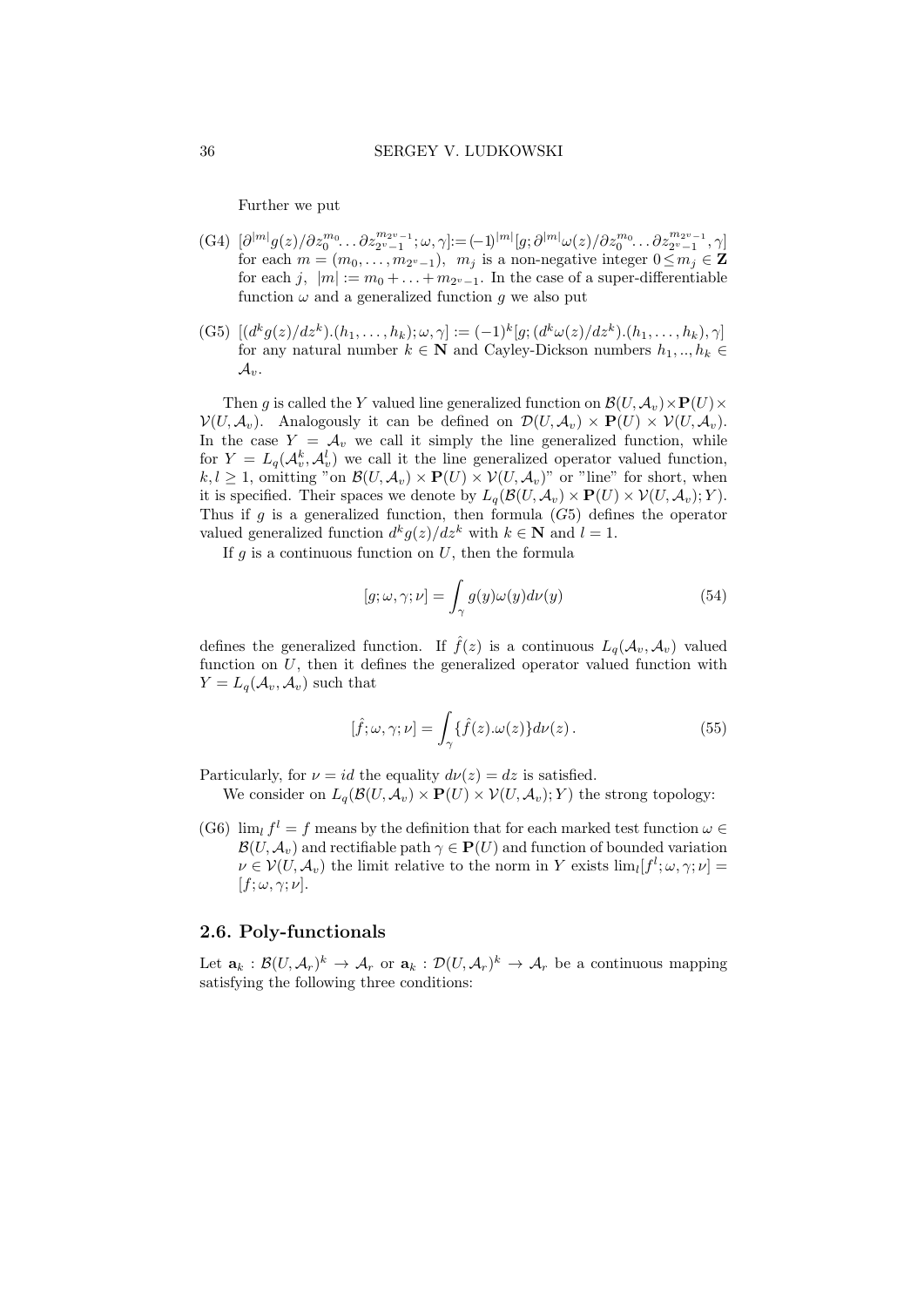- (P1)  $[\mathbf{a}_k, \omega^1 \otimes \ldots \otimes \omega^k)$  is **R**-homogeneous  $[\mathbf{a}_k, \omega^1 \otimes \ldots \otimes (\omega^l t) \otimes \ldots \otimes \omega^k)$  =  $[\mathbf{a}_k, \omega^1 \otimes \ldots \otimes \omega^l \otimes \ldots \otimes \omega^k)t = [\mathbf{a}_k t, \omega^1 \otimes \ldots \otimes \omega^k]$  for each  $t \in \mathbf{R}$  and  $\mathcal{A}_r\text{-additive}\left[\mathbf{a}_k,\omega^1\otimes\ldots\otimes(\omega^l+\kappa^l)\otimes\ldots\otimes\omega^k\right) = \left[\mathbf{a}_k,\omega^1\otimes\ldots\otimes\omega^l\otimes\ldots\otimes\omega^k\right]$  $(\omega^k) + [\mathbf{a}_k, \omega^1 \otimes \ldots \otimes \mathbf{a}^l \otimes \ldots \otimes \omega^k)$  by any  $\mathcal{A}_r$  valued test functions  $\omega^l$  and  $\kappa^l$ , when other functions are marked,  $l = 1, \ldots, k$ , i.e. it is k **R**-linear and k  $\mathcal{A}_r$ -additive, where  $[\mathbf{a}_k, \omega^1 \otimes \ldots \otimes \omega^k)$  denotes a value of  $\mathbf{a}_k$  on given test  $\mathcal{A}_r$  valued functions  $\omega^1, \ldots, \omega^k$ ;
- $(P2)$   $[\mathbf{a}_k \alpha, \omega^1 \otimes \ldots \otimes (\omega^l \beta) \otimes \ldots \otimes \omega^k) = ([\mathbf{a}_k, \omega^1 \otimes \ldots \otimes \omega^l \otimes \ldots \otimes \omega^k) \alpha] \beta$  $=[(\mathbf{a}_k \alpha)\beta, \omega^1\otimes\ldots\otimes\omega^l\otimes\ldots\otimes\omega^k)$  for all real-valued test functions and  $\alpha, \beta \in \mathcal{A}_r$ ;
- $(P3)$   $[\mathbf{a}_k, \omega^{\sigma(1)} \otimes \ldots \otimes \omega^{\sigma(k)}) = [\mathbf{a}_k, \omega^1 \otimes \ldots \otimes \omega^k)$  for all real-valued test functions and each transposition  $\sigma$ , i.e. bijective surjective mapping  $\sigma$ :  $\{1, \ldots, k\} \rightarrow \{1, \ldots, k\}.$

Then  $a_k$  will be called the symmetric k **R**-linear k  $A_r$ -additive continuous functional,  $1 \leq k \in \mathbb{Z}$ . The family of all such symmetric functionals is denoted by  $\mathcal{B'}_{k,s}(U,\mathcal{A}_v)$  or  $\mathcal{D'}_{k,s}(U,\mathcal{A}_r)$  correspondingly. A functional satisfying conditions  $(P_1, P_2)$  is called a continuous k-functional over  $\mathcal{A}_r$  and their family is denoted by  ${\mathcal B}'_k(U,{\mathcal A}_r)$  or  ${\mathcal D}'_k(U,{\mathcal A}_r)$  respectively. When a situation is outlined we may omit for short "continuous" or "k R-linear k  $\mathcal{A}_v$ -additive".

The sum of two k-functionals over the Cayley-Dickson algebra  $A_r$  is prescribed by the equality:

$$
[\mathbf{a}_k + \mathbf{b}_k, \omega^1 \otimes \ldots \otimes \omega^k] = [\mathbf{a}_k, \omega^1 \otimes \ldots \otimes \omega^k) + [\mathbf{b}_k, \omega^1 \otimes \ldots \otimes \omega^k) \qquad (56)
$$

for each test functions. Using formula  $(56)$  each k-functional can be written as

$$
[\mathbf{a}_k, \omega^1 \otimes \ldots \otimes \omega^k] =
$$
  
=  $[\mathbf{a}_{k,0}i_0, \omega^1 \otimes \ldots \otimes \omega^k) + \ldots + [\mathbf{a}_{k,2^r-1}i_{2^r-1}, \omega^1 \otimes \ldots \otimes \omega^k),$  (57)

where  $[\mathbf{a}_{k,j},\omega^1\otimes\ldots\otimes\omega^k)\in\mathbf{R}$  is real for all real-valued test functions  $\omega^1,\ldots,\omega^k$ and each  $j; i_0, \ldots, i_{2r-1}$  denote the standard generators of the Cayley-Dickson algebra  $A_r$ .

The direct product  $\mathbf{a}_k \otimes \mathbf{b}_p$  of two functionals  $\mathbf{a}_k$  and  $\mathbf{b}_p$  for the same space of test functions is a  $k + p$ -functional over  $\mathcal{A}_r$  given by the following three conditions:

- $(P4)$   $[\mathbf{a}_k \otimes \mathbf{b}_p, \omega^1 \otimes \ldots \otimes \omega^{k+p}) = [\mathbf{a}_k, \omega^1 \otimes \ldots \otimes \omega^k] [\mathbf{b}_p, \omega^{k+1} \otimes \ldots \otimes \omega^{k+p})$  for any real-valued test functions  $\omega^1, \ldots, \omega^{k+p}$ ;
- (P5) if  $[\mathbf{b}_p, \omega^{k+1} \otimes \ldots \otimes \omega^{k+p}) \in \mathbf{R}$  is real for any real-valued test functions, then  $[(\mathbf{a}_k N_1) \otimes (\mathbf{b}_p N_2), \omega^1 \otimes \ldots \otimes \omega^{k+p}) = ([\mathbf{a}_k \otimes \mathbf{b}_p, \omega^1 \otimes \ldots \otimes \omega^{k+p})N_1]N_2$  for any real-valued test functions  $\omega^1, \ldots, \omega^{k+p}$  and Cayley-Dickson numbers  $N_1, N_2 \in \mathcal{A}_r$ ;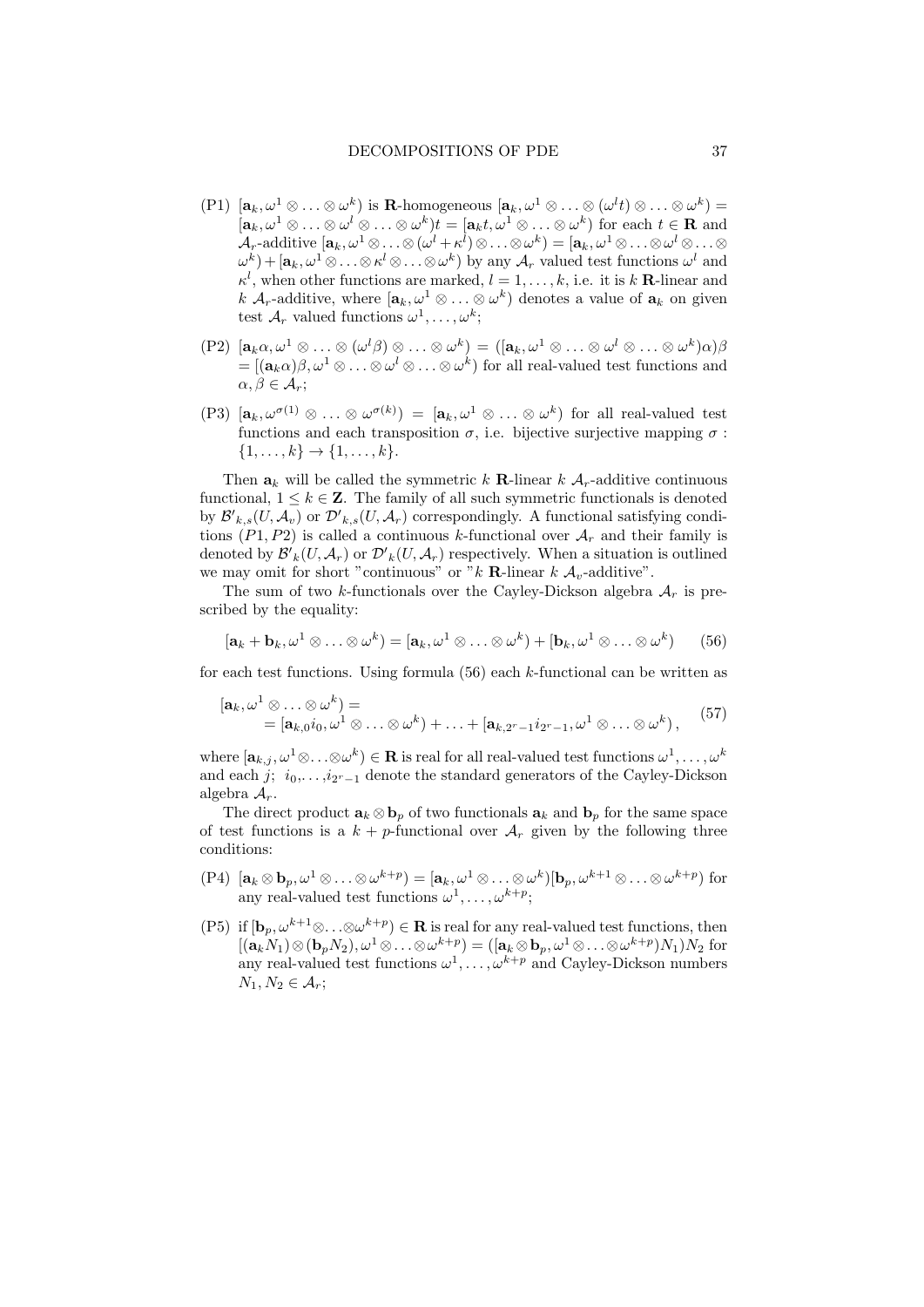#### 38 SERGEY V. LUDKOWSKI

(P6) if  $[\mathbf{a}_k, \omega^1 \otimes \ldots \otimes \omega^k) \in \mathbf{R}$  and  $[\mathbf{b}_p, \omega^{k+1} \otimes \ldots \otimes \omega^{k+p}) \in \mathbf{R}$  are real for any real-valued test functions, then  $[\mathbf{a}_k \otimes \mathbf{b}_p, \omega^1 \otimes \ldots \otimes (\omega^l N_1) \otimes \ldots \otimes \omega^{k+p}) =$  $[\mathbf{a}_k \otimes \mathbf{b}_p, \omega^1 \otimes \ldots \otimes \omega^{k+p})N_1$  for any real-valued test functions  $\omega^1, \ldots, \omega^{k+p}$ and each Cayley-Dickson number  $N_1 \in \mathcal{A}_r$  for each  $l = 1, ..., k + p$ .

Therefore, we can now consider a partial differential operator of order u acting on a generalized function  $f \in \mathcal{B}'(U, \mathcal{A}_r)$  or  $f \in \mathcal{D}'(U, \mathcal{A}_r)$  and with generalized coefficients either  $\mathbf{a}_{\alpha} \in \mathcal{B}'_{|\alpha|}(U, \mathcal{A}_r)$  or all  $\mathbf{a}_{\alpha} \in \mathcal{D}'_{|\alpha|}(U, \mathcal{A}_r)$  correspondingly:

$$
Af(x) = \sum_{|\alpha| \le u} (\partial^{\alpha} f(x)) \otimes [(\mathbf{a}_{\alpha}(x)) \otimes 1^{\otimes (u - |\alpha|)}], \tag{58}
$$

where  $\partial^{\alpha} f = \partial^{|\alpha|} f(x)/\partial x_0^{\alpha_0} \dots \partial x_n^{\alpha_n}, x = x_0 i_0 + \dots x_n i_n, x_j \in \mathbf{R}$  for each j,  $1 \leq n = 2^r - 1$ ,  $\alpha = (\alpha_0, ..., \alpha_n)$ ,  $|\alpha| = \alpha_0 + ... + \alpha_n$ ,  $0 \leq \alpha_j \in \mathbb{Z}$ ,  $[1,\omega) := \int_U \omega(y) \lambda(dy)$ ,  $\lambda$  denotes the Lebesgue measure on U, for convenience  $1^{\otimes 0}$  means the multiplication on the unit  $1 \in \mathbb{R}$ . The partial differential equation  $Af = g$  in terms of generalized functions has a solution f means by the definition that

$$
[Af, \omega^{\otimes (u+1)}) = [g, \omega^{\otimes (u+1)})
$$
\n(59)

for each real-valued test function  $\omega$  on U, where  $\omega^{\otimes k} = \omega \otimes \ldots \otimes \omega$  denotes the k times direct product of a test functions  $\omega$ .

THEOREM 2.7. Let  $A = A_u$  be a partial differential operator with generalized over the Cayley-Dickson algebra  $A_r$  coefficients of an even order  $u = 2s$  on U such that each  $\mathbf{a}_{\alpha}$  is symmetric for  $|\alpha| = u$  and A has the form

$$
Af = (B_{u,1}f)c_{u,1} + \ldots + (B_{u,k}f)c_{u,k}, \qquad (60)
$$

where each

$$
B_{u,p} = B_{u,p,0} + Q_{u-1,p} \tag{61}
$$

is a partial differential operator of the order u by variables  $x_{m_{u,1}+\ldots+m_{u,p-1}+1}$ ,  $\dots, x_{m_{u,1}+\dots+m_{u,p}}, m_{u,0}=0, c_{u,k}(x) \in \mathcal{A}_r$  for each k, its principal part

$$
B_{u,p,0}f = \sum_{|\alpha|=s} (\partial^{2\alpha} f) \otimes \mathbf{a}_{p,2\alpha}(x)
$$
 (62)

is elliptic, that is

$$
\sum_{|\alpha|=s} y^{2\alpha} [\mathbf{a}_{p,2\alpha}, \omega^{\otimes 2s}) \ge 0
$$

for all  $y_{k(1)},..., y_{k(m_{u,p})}$  in **R** with  $k(1) = m_{u,1} + ... + m_{u,p-1} + 1,..., k(m_{u,p}) =$  $m_{u,1} + \ldots + m_{u,p}, y^{\beta} := y_{k(1)}^{\beta_{k_1}} \ldots y_{k(m_{u,p})}^{\beta_{k(m_{u,p})}}$  $\int_{k(m_{u,p})}^{\beta_{k(m_{u,p})}}$  and  $[\mathbf{a}_{p,2\alpha}, \omega^{\otimes 2s}) \geq 0$  for each real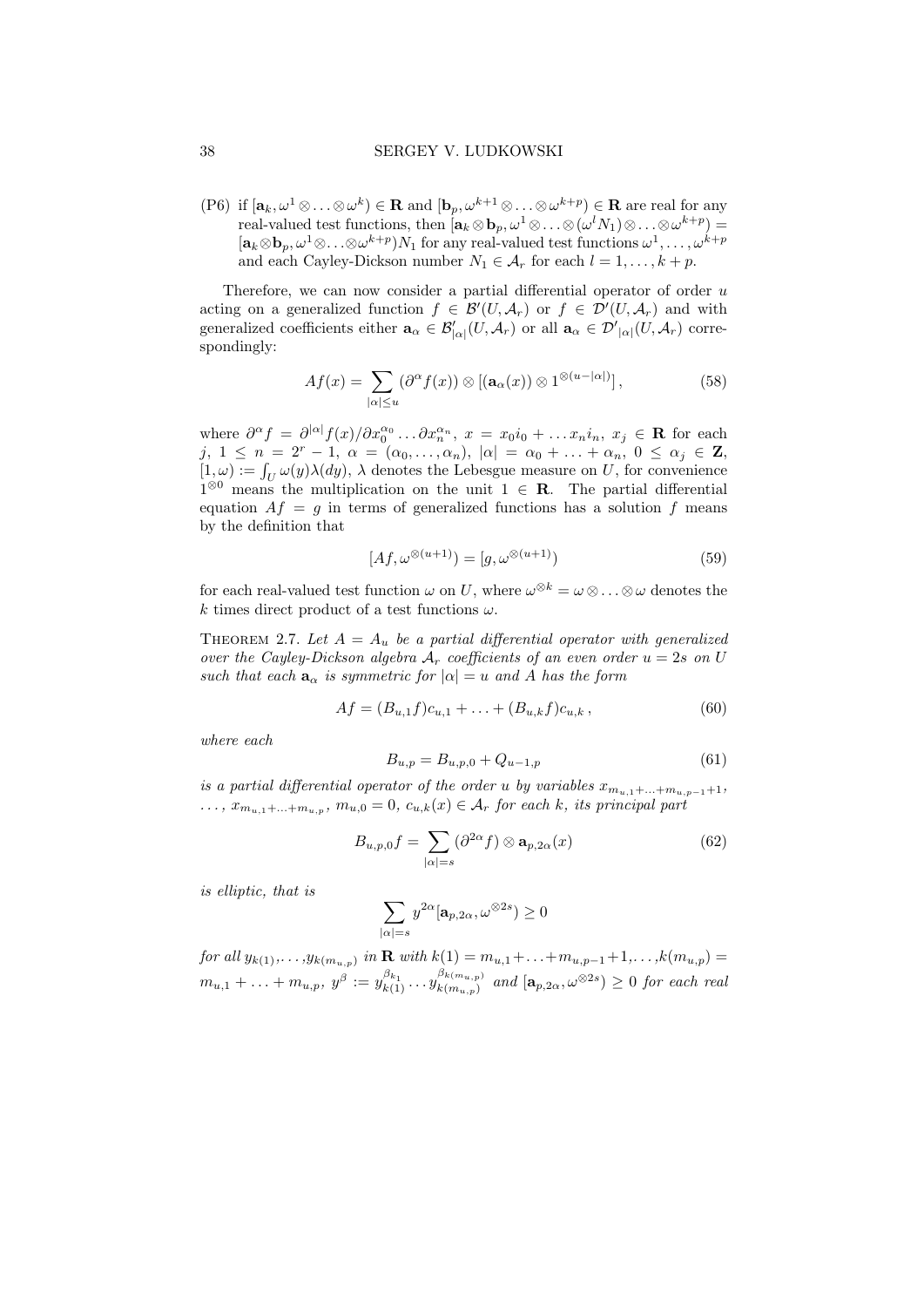test function  $\omega$ , either  $0 \le r \le 3$  and f is with values in  $A_r$ , or  $r \ge 4$  and f is real-valued on real-valued test functions. Then three partial differential operators  $\Upsilon^s$  and  $\Upsilon^s_1$  and Q of orders s and p with  $p \le u - 1$  with generalized on U coefficients with values in  $A_v$  exist such that

$$
[Af, \omega^{\otimes (u+1)}) = [\Upsilon^s(\Upsilon_1^s f) + Qf, \omega^{\otimes (u+1)})
$$
\n(63)

for each real-valued test function  $\omega$  on U.

*Proof.* If  $a_{2s}$  is a symmetric functional and  $[\mathbf{c}_s, \omega^{\otimes s}] = [\mathbf{a}_{2s}, \omega^{\otimes 2s}]^{1/2}$  for each real-valued test function  $\omega$ , then by formulas (P1, P2) this functional  $c_s$  has an extension up to a continuous s-functional over the Cayley-Dickson algebra  $\mathcal{A}_r$ . This is sufficient for Formula (63), where only real-valued test functions  $\omega$ are taken.

Consider a continuous p-functional  $\mathbf{c}_p$  over  $\mathcal{A}_v, p \in \mathbb{N}$ . Supply the domain  $U$  with the metric induced from either the corresponding Euclidean space or the Cayley-Dickson algebra in which  $U$  is embedded depending on the considered case. It is possible to take a sequence of non-negative test functions  $\omega$  on U with a support  $supp(j\omega)$  contained in the ball  $B(U, z, 1/l)$  with center z and radius  $1/l$  and  $l\omega$  positive on some open neighborhood of a marked point z in  $U$  so that

$$
\int_U \iota\omega(z)\lambda(dz)=1
$$

for each  $l \in \mathbb{N}$ . If the *p*-functional  $\mathbf{c}_p$  is regular and realized by a continuous  $\mathcal{A}_v$  valued function g on  $U^p$ , then the limit exists:

$$
\lim_{l}[\mathbf{c}_p, \iota \omega^{\otimes p}) = g(z, \ldots, z).
$$

Thus the partial differential equation (47) for regular functionals and their derivatives implies the classical partial differential equation (22).

The considered above spaces of real-valued test functions are dense in the corresponding spaces of real-valued generalized functions (see [3]). Moreover, there is the decomposition of each generalized function  $g$  into the sum of the form  $g = \sum_j g_j i_j$  with real-valued generalized functions  $g_j$ , where  $i_0, \ldots, i_{2^v}$ are the standard basis generators of the Cayley-Dickson algebra. In this section and Section 10 generalized functions are considered on real valued test functions  $\omega$ . Therefore, the statement of this theorem follows from Theorem 2.1, Example 2.6, Sections 2.4 and 2.6.  $\Box$ 

Corollary 2.8. If

$$
Af = \sum_{j,k} (\partial^2 f(z)/\partial z_k \partial z_j) \otimes a_{j,k}(z) + \sum_j (\partial f(z)/\partial z_j) \otimes b_j(z) \otimes 1 + f(z) \otimes \eta(z) \otimes 1
$$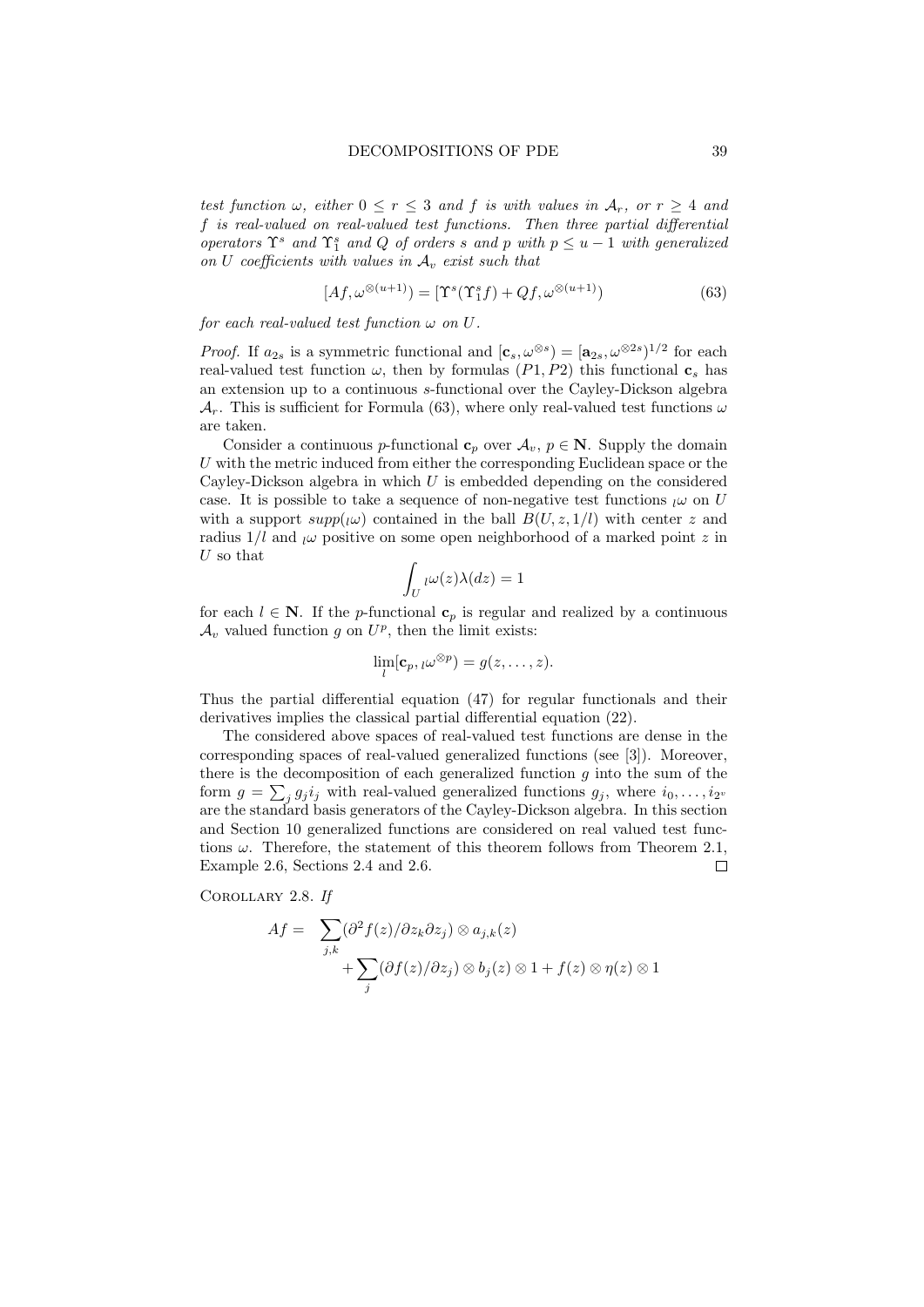is a second order partial differential operator with generalized coefficients in either  $\mathcal{B}'(U,\mathcal{A}_r)$  or  $\mathcal{D}'(U,\mathcal{A}_r)$ , where each  $a_{j,k}$  is symmetric, f and  $\mathcal{A}_r$  are as in Section 2.6, then three partial differential operators  $\Upsilon + \beta$ ,  $\Upsilon_1 + \beta_1$  and Q of the first order with generalized coefficients with values in  $A_v$  for suitable  $v \geq r$ of the same class exist such that

$$
[Af, \omega^{\otimes 3}) = [(\Upsilon + \beta)(\Upsilon_1 + \beta_1)f + Qf, \omega^{\otimes 3})
$$
\n(64)

for each real-valued test function  $\omega$  on U.

Proof. This follows from §2.2 [21], Theorem 2.7, Corollary 2.3, Example 2.6 and Section 2.1 above. П

Remark 2.9. An integration technique and examples of PDE with generalized and discontinuous coefficients are planned to be presented in the next paper using results of this article.

#### **REFERENCES**

- [1] J.C. BAEZ, *The octonions*, Bull. Amer. Math. Soc. **39** (2002), 145–205.
- [2] L.E. Dickson, The collected mathematical papers, Chelsea Publishing Co., New York, 1975.
- [3] I.M. GELFAND AND G.E. SHILOV, *Generalized functions and operations with* them, Fiz.-Mat. Lit., Moscow, 1958.
- [4] G GRUBB, Functional calculus of pseudodifferential boundary problems, Birkhäuser, Boston, 1996.
- [5] K. GÜRLEBECK AND W. SPRÖSSIG, Quaternionic analysis and elliptic boundary value problem, Birkhäuser, Basel, 1990.
- $[6]$  K. GÜRLEBECK AND W. SPRÖSSIG, Quaternionic and clifford calculus for physicists and engineers, John Wiley and Sons, Inc., Chichester, 1997.
- [7] K. GÜRLEBECK, K. HABETHA AND W. SPRÖSSIG, *Holomorphic functions in the* plane and the n-dimensional space, Birkhäuser, Basel, 2008.
- $[8]$  F. GÜRSEY AND C.-H. TzE, On the role of division, jordan and related algebras in particle physics, World Scientific Publ. Co., Singapore, 1996.
- [9] L. HÖRMANDER, The analysis of linear partial differential operators, Springer, Berlin, 1985.
- [10] I.L. KANTOR AND A.S. SOLODOVNIKOV, *Hypercomplex numbers*, Springer, Berlin, 1989.
- [11] A. Kneschke, Differentialgleichungen und randwertprobleme, B.G. Teubner Verlaggesellschaft, Leipzig, 1965.
- [12] A.G. Kurosh, Lectures on general algebra, Nauka, Moscow, 1973.
- [13] H.B. LAWSON AND M.-L. MICHELSON., Spin geometry, Princ. Univ. Press, Princeton, 1989.
- [14] S.V. LUDKOVSKY, *Differentiable functions of cayley-dickson numbers and line* integration, J. Math. Sci., N.Y. 141 (2007), 1231–1298.